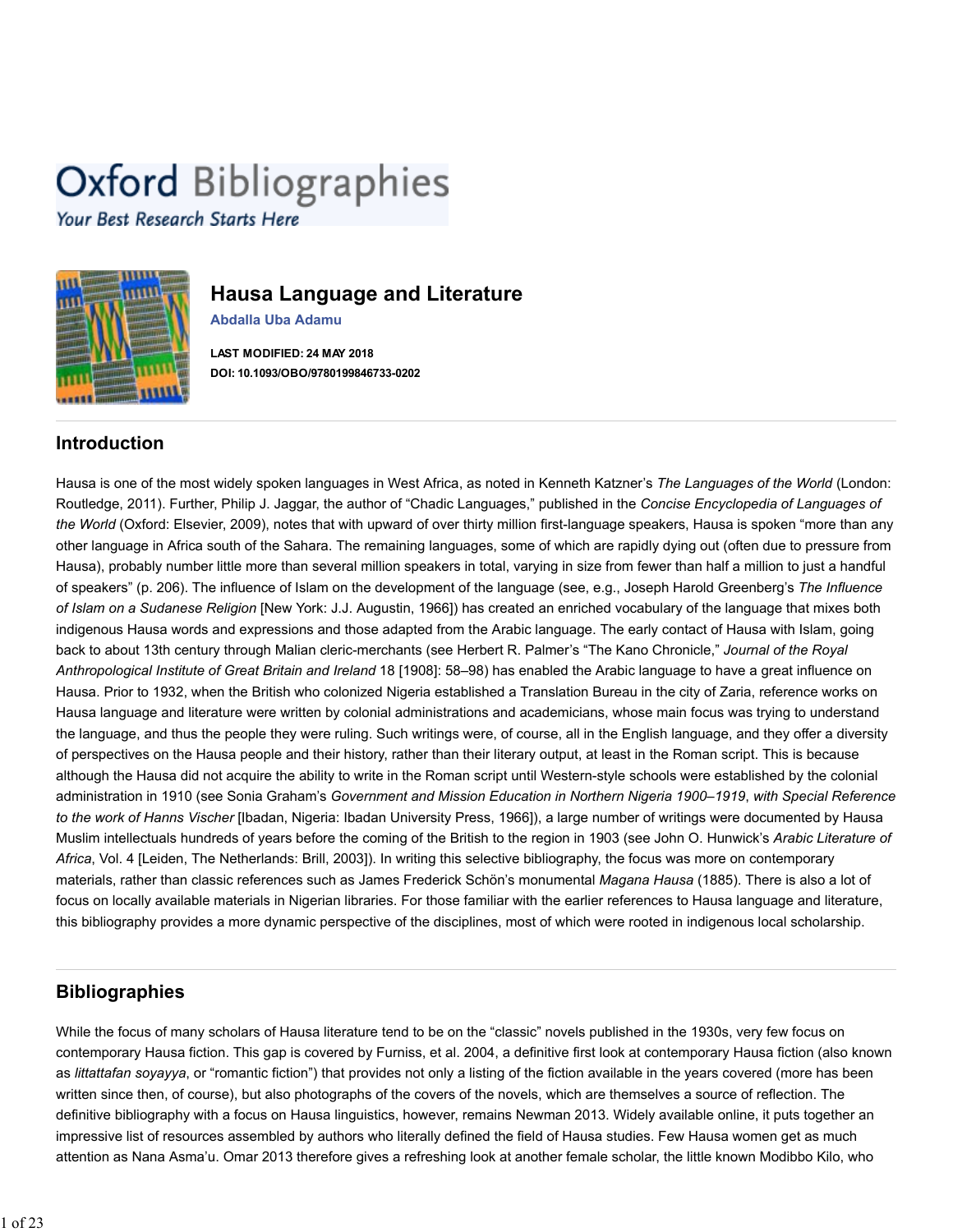followed in the footsteps of Asma'u in furthering the cause of female Islamic education in northern Nigeria. Ibrahim 1988 provides a comprehensive first history of Hausa written literature, from newspapers to poetry to novels.

# **Furniss, Graham, Malami Buba, and William Burgess.** *Bibliography of Hausa Popular Fiction: 1987–2002***. Cologne: Rüdiger Köppe, 2004.**

This work goes into an emergent area largely ignored by "mainstream" Hausa scholars. This listing of *littattafan soyayya* (romantic fiction) is the first published work in a series of private collections in predominately Kano, northern Nigeria. It brings together 731 fiction titles, all published in the Hausa language. Local reactions to this genre of Hausa literature in northern Nigeria are included.

# **Ibrahim, Yaro Yahaya.** *Hausa a rubuce: Tarihin rubuce-rubuce cikin Hausa***. Zaria, Nigeria: Northern Nigerian Printing Company, 1988.**

An outstanding bibliography written in the Hausa language by one of the most famous local Hausa folklorists. *Hausa a rubuce* provides an exhaustive listing, although without annotation, of available Hausa newspapers, pamphlets, books, and other literary materials gathered from all over northern Nigeria up to the time of publication.

#### **Newman, Paul.** *Hausa and the Chadic Language Family: A Bibliography***. Cologne: Köppe, 1996.**

This is a bibliography of linguistic essays and monographs on Hausa and other languages of the Chadic family. It lists all books, articles, reviews, and PhD and MA theses written about Hausa and other Chadic languages. Excludes studies of Hausa literature and texts written in Hausa.

# **Newman, Paul, comp.** *Online Bibliography of Chadic and Hausa Linguistics***. Version-02. Edited by Paul Newman, with the assistance of Doris Löhr. Bayreuth, Germany: DEVA, Institute of African Studies, University of Bayreuth, 2013.**

The most comprehensive bibliography on Hausa linguistics, with scant reference to Hausa language and literature. Published online as an open source project, it brings together diverse sources of writings on Hausa linguistics.

# **Omar, Sa'adiya.** *Modibbo Kilo (1901–1976): Rayuwarta da Ayyukanta; Ta biyu ga Nana Asma'u bint Fodiyo a ƙarni na 20***. Zaria, Nigeria: Ahmadu Bello University Press, 2013.**

Annotated bibliography of work s by the female Sokoto Islamic scholar Modibbo Kilo.

# **Books**

There are many books on Hausa language and literature published locally in Nigeria. The lack of international distribution networks means that these resources are only catalogued in local libraries. Further, the small print runs of many of the volumes means they are often unavailable when the initial print runs finish. Again, production problems mean that descriptions of the contents of the materials are very sketchy, and authors often do not provide enough information about themselves to enable further follow-up on their works. The selections in this section therefore focus attention on the more easily identifiable works. The section is divided into two subsections: Hausa-Language Books and English-Language Books.

# Hausa-Language Books

These are books written and published in the Hausa language. Due to a lack of international publishing networks in Nigeria, these books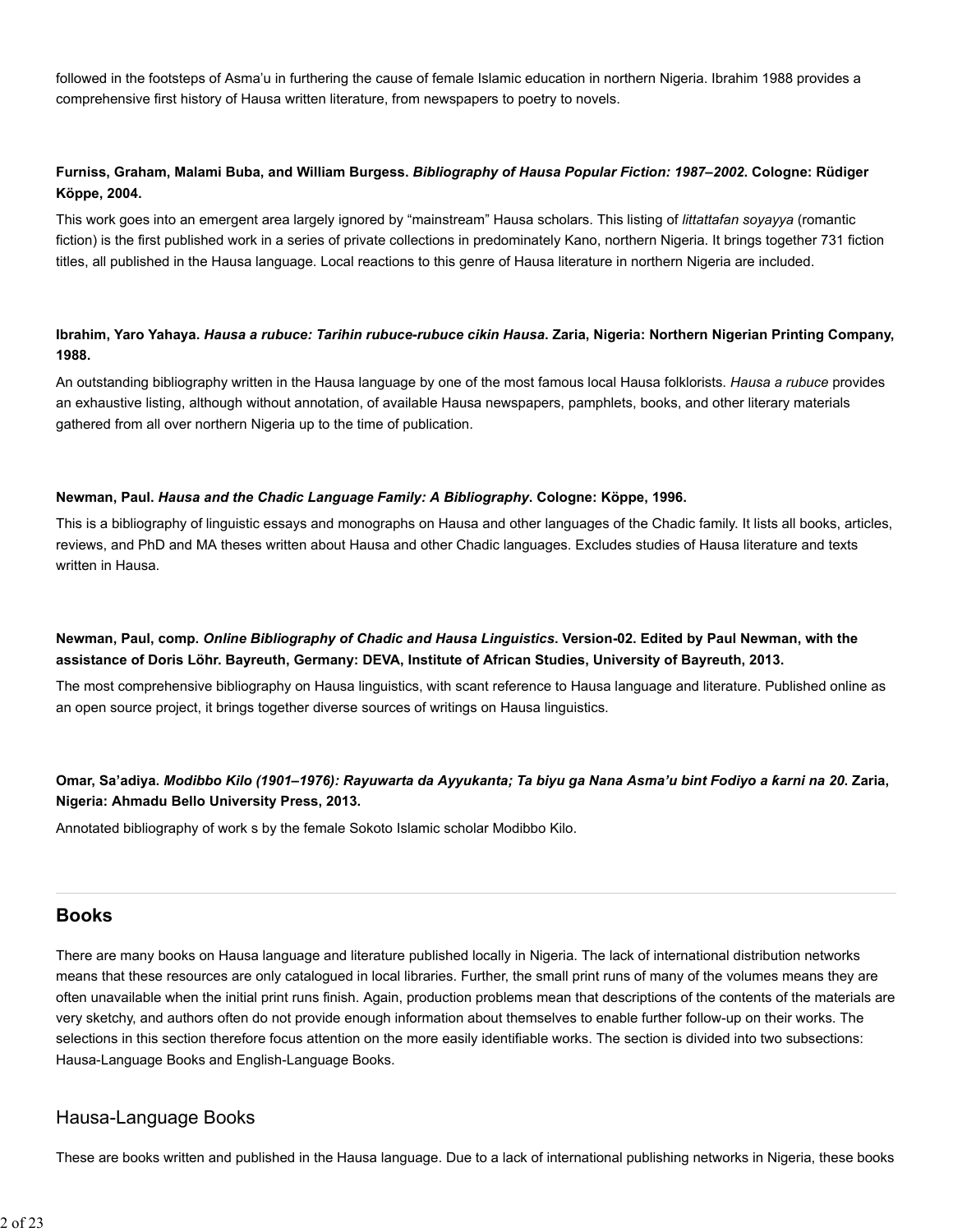are available mainly in small bookstores in Nigeria, especially northern Nigeria. They are included because of the insight they provide into local scholarship. Bunza 2006 provides a comprehensive account of Hausa cultural practices tied to the language. Gusau 2008a is a guide to literary analysis as it affects Hausa fiction, based on the assumption of differences in plot structure compared to English or Arabic fiction, which is accessible to many Hausa. The author also provides a typography of Hausa oral songs in Gusau 2008b. Haruna 2010 analyzes the ways a language becomes enriched as a result of loanwords from other languages. Malumfashi 2007 is an intertextual study of literary adaption, focusing on the strategies adopted by Alhaji Abubakar Imam, one of the early Hausa writers in the 1930s, to "transmutate" foreign stories into Hausa. Mu'azu 2013, on the other hand, is an intercultural analysis of "foreign" ideas considered inimical to Hausa societies, and which are now common themes in Hausa modern fiction. Muhammad 2015 revisits the issue of Hausa being a lingua franca in Nigeria due to its widespread availability there, and because of its absorptive powers of acquiring other languages. Sun Xiaomeng is a Chinese scholar who lived in Zaria, Nigeria. Her book on Hausa plays (Sun 2013) is based on her MA thesis. Yakasai 2012 is a general look at the state and development of Hausa language. Zungur 1968 is a collection of four poems by the celebrated Hausa poet Sa'adu Zungur (b. 1915–d. 1958), a social critic and a thorn in British colonial flesh in northern Nigeria before independence.

#### **Bunza, Aliyu Muhammad.** *Gadon Feɗe Al'ada***. Sokoto, Nigeria: Tiwal, 2006.**

This is a treatise in fifteen chapters about Hausa superstitious beliefs. It provides detailed explanations about spirits, magic, superstition, rituals, witchcraft, casting spells, physiognomy, dream interpretation, and ghosts.

#### **Gusau, Sa'idu Muhammad.** *Dabarun Nazarin Adabin Hausa***. Kano, Nigeria: Benchmark, 2008a.**

A beginner's text on Hausa literary appreciation. The first section deals with theories of literary criticisms from Arabic and European perspectives. The second section details the development of Hausa literary criticism from the pre-Islamic to the colonial and postindependence eras. The third section outlines the approaches to Hausa literary criticism championed by various Hausa scholars.

#### **Gusau, Sa'idu Muhammad.** *Waƙoƙin Baka A Ƙasar Hausa: Yanaye-Yanayensu da Sigoginsu***. Kano, Nigeria: Benchmark, 2008b.**

A taxonomy of Hausa oral songs divided into five sections. The first introduces Hausa land. The second explores music and musical instruments in Hausa society. The third describes Hausa oral singers. The fourth explains twenty-two types of Hausa oral songs based on the performers and target audiences. The fifth analyzes features of Hausa oral songs.

#### **Haruna, Sule.** *Aron Kalmomi: Tafarkin ci Gaban Harshe***. Kano, Nigeria: Gidan Dabino, 2010.**

Studies the absorption of foreign words into Hausa language.

#### **Malumfashi, Ibrahim.** *Adabin Abubakar Imam***. Sokoto, Nigeria: Garkuwa Media Services, 2007.**

This book traces the literary development of the pioneering Hausa fiction writer Abubakar Imam (b. 1911–d. 1981). It examines Arabic and European influences in his works and how his works in turn influenced subsequent Hausa fiction writers.

#### **Mu'azu, Aliyu.** *Baƙin Al'adu a Ƙagaggun Littattafan Soyayya na Hausa***. Zaria, Nigeria: Ahmadu Bello University Press, 2013.**

This book examines the influences of foreign cultures in Hausa romance novels. Divided into five sections, it presents the features of pristine Hausa society and the means by which it interacts with foreign cultures. The subsequent sections analyze Hausa romance novels by revealing how they adopted foreign cultures from societies near and far.

#### **Muhammad, Yakubu Musa.** *Hausa a Yau***. Zaria, Nigeria: Ahmadu Bello University Press, 2015.**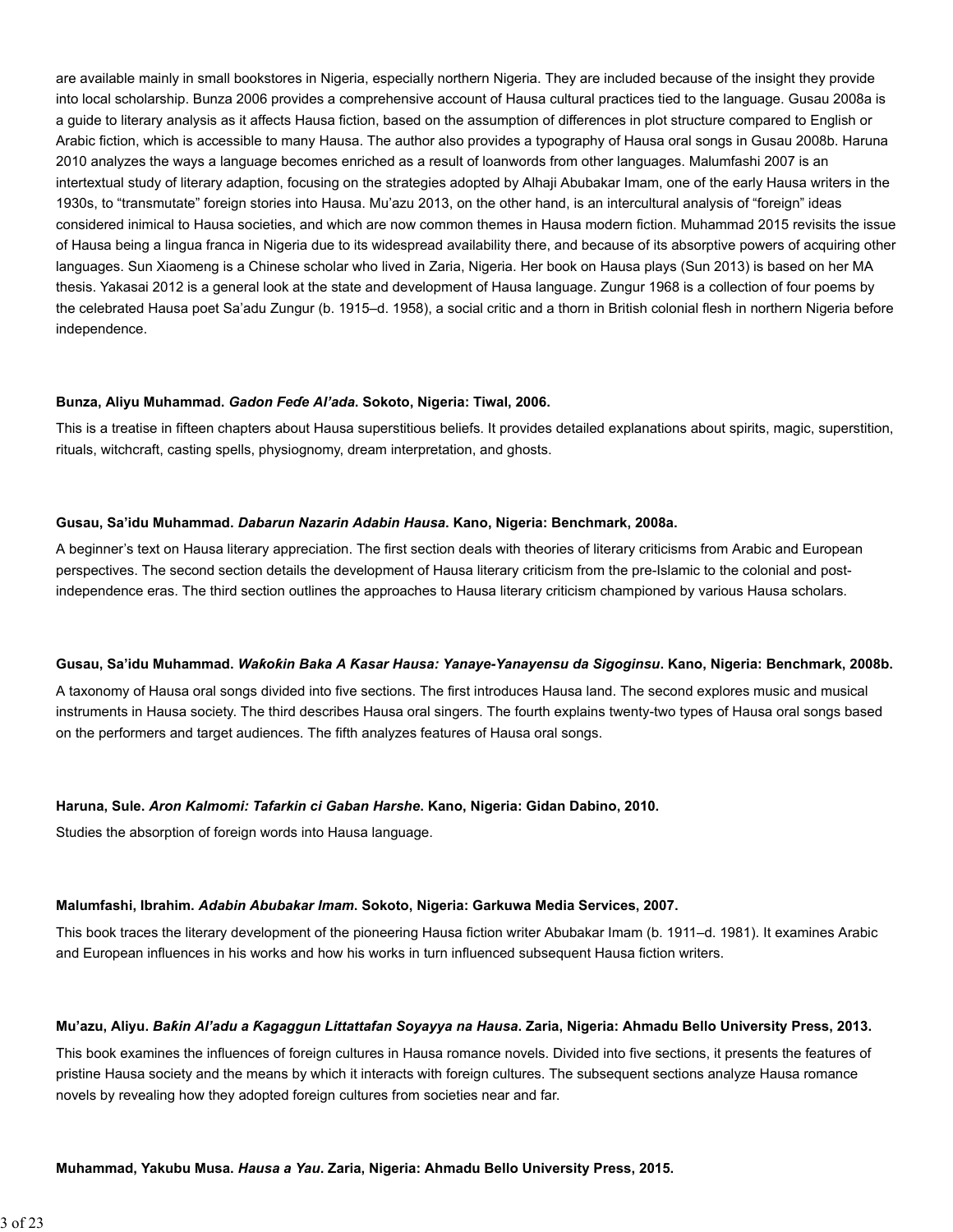This is a polemical book on the suitability of Hausa as the lingua franca of Nigeria. It traces the growth and development of Hausa language, as well as its spread throughout Africa. It argues for the adoption of Hausa as Nigeria's official language by enumerating some features of the language and testimonies by foreign researchers.

# **Sun Xiaomeng.** *Rubutaccen Wasan Kwaikwayo a Rukunin Adabin Hausa***:** *Haɓakarsa da Muhimmancinsa***. Kano, Nigeria: Gidan Dabino, 2013.**

Examines the growth and development of playwriting in Hausa. Based on the author's thesis, submitted at the Ahmadu Bello University, Zaria.

#### **Yakasai, Salisu Ahmed.** *Jagoran Ilmin Walwalar Harshe***. Sokoto, Nigeria: Garkuwa Media Services, 2012.**

This is an sociolinguistic analysis of Hausa language. It has twenty sections that deal with language and culture, language and society, language and gender, the importance of family communication, language and different cadres of society, language and the context of communication, laughter in Hausa language, language and religion, language and politics, language and geography, multilingual societies, modern influences on language, the spread of Hausa language, language archiving, language extinction, and the influence of globalization on Nigerian languages.

#### **Zungur, Ahmed Mahmud Sa'ad.** *Waƙoƙin Sa'adu Zungur***. Zaria, Nigeria: Northern Nigerian Publishing Company, 1968.**

A collection of four of the most outstanding of Sa'ad Zungur's poems. The collection includes "Waƙar Bidi'a"; "Waƙar Maraba da Soja" (Welcoming Nigerian colonial troops); "Waƙar 'Yan Baka"; and his magnum opus, "Arewa Jumhuriya ko Mulukiya?" Reprinted in 1971.

# English-Language Books

Because these works are written in English, they are either available via major international distributors or were kept in print by the publishers to make them more easily available. Abu-Manga 1999 examines the transnational Hausa communities in the Sudan and how they adapt to Arabic. Asma'u 1999 collects the work of the 19th-century Jihad-era female writer Nana Asma'u, the daughter of Sheikh Usman ɗan Fodiyo of the Sokoto Caliphate. Bello 2014 analyzes Hausa poetry, using a template of "classical Hausa poetry" that borrows heavily from Arabic. Bivins 2007 provides more information on the Sokoto Caliphate and its women intellectuals. Furniss 1997 describes Hausa popular culture from the "traditional" lens of what can be considered quintessential Hausa popular culture. Gordon, et al. 2015, on the other hand, balances this with a contemporary look at Hausa popular culture, particularly women's fiction. Kofoworola and Lateef 1987 offers a comprehensive study of Hausa traditional acoustic performing arts and music—lent credibility by the fact that Lateef, born William Emanuel Huddleston, was an accomplished American jazz multi-instrumentalist from Chattanooga, Tennessee, on a short stay in Ahmadu Bello University when the book was written. Kossmann 2005 provides a list of words and their context borrowed from Tuareg Berbers with whom the Hausa had centuries of contact through trans-Saharan trade networks. Mack 2004 is a study of women poets and popular singers and the struggles they go through to be accepted as intellectuals (for the poets) and entertainers (for the popular singers) in a male-dominated society. Skinner 1977 provides a sensitive portrait of a Hausa research assistant who was part of G. P. Bargery's Hausa dictionary team, giving insights into some of the ethnographic processes that the team went through in compiling and verifying the dictionary entries.

#### **Abu-Manga, Al-Amin.** *Hausa in the Sudan: Process of Adaptation to Arabic***. Cologne: Rüdiger Köppe, 1999.**

Analyzes the complex changes and adaptation to Arabicization by Hausa settlers in the Sudan. In particular, the study focuses on those changes that have occurred through direct contact between speakers due to migration, such as the settlement of Arabic-speaking pilgrims in the Sudan on their return from a pilgrimage to Mecca.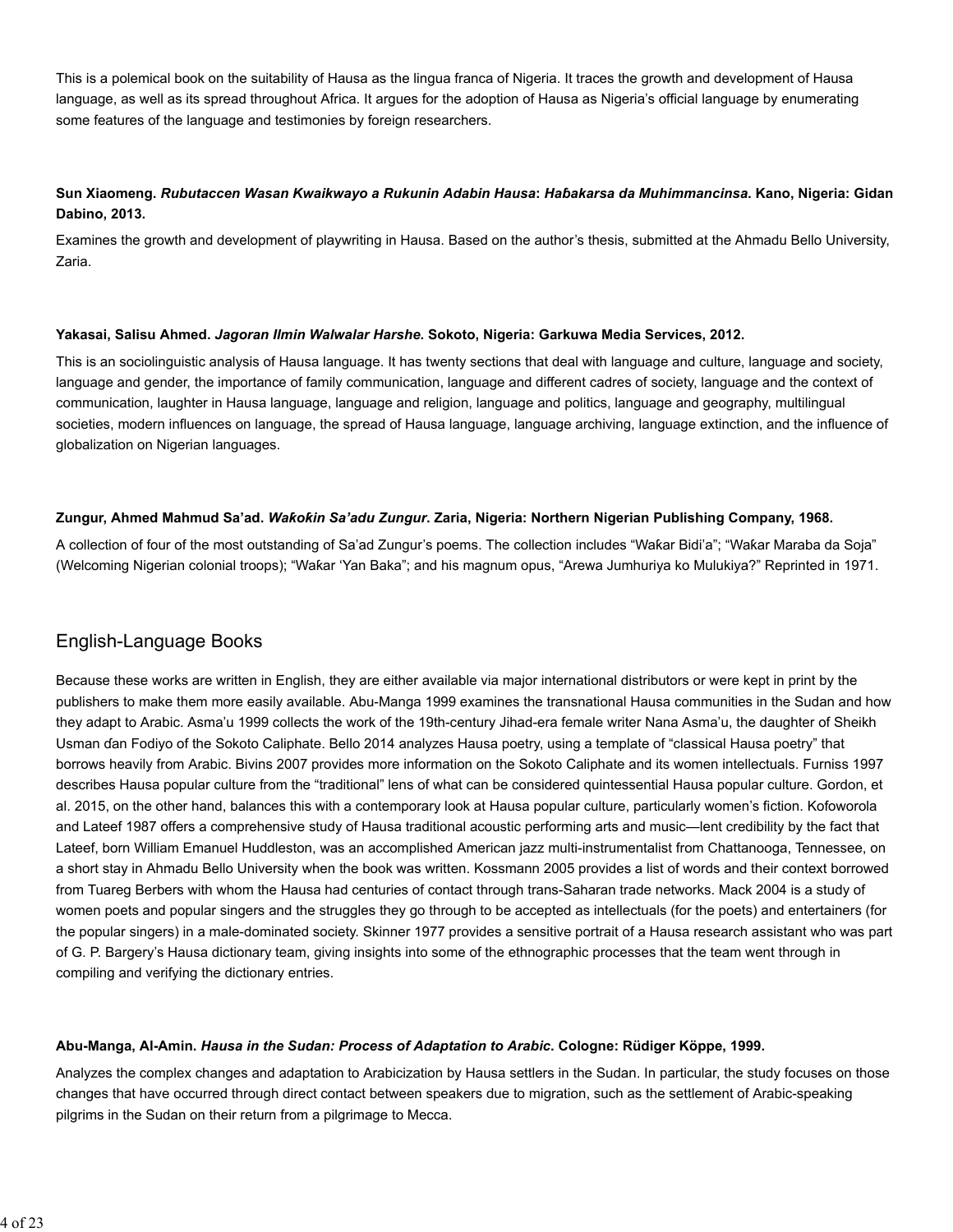# **Asma'u, Nana.** *The Collected Works of Nana Asma'u, Daughter of Usman ɗan Fodiyo (1793–1864)***. Edited by Jean Boyd and Beverly B. Mack. Ibadan, Nigeria: Sam Bookman, 1999.**

Nana Asma'u Bint Usman ɗan Fodio, a 19th-century Muslim scholar, lived in the region now known as northern Nigeria, and was an eyewitness to battles of the largest of the West African jihads of the era. The preparation and conduct of the jihad provide the topics for Asma'u's poetry. Her work also includes treatises on history, law, mysticism, theology, and politics.

#### **Bello, Ahmadu.** *Poetry, Prosody and Prosodic Analyses of Hausa Poems***. Zaria, Nigeria: Ahmadu Bello University Press, 2014.**

The book contains six chapters, apart from the introduction and conclusion. The first explores the structural typology of Hausa poems, the second reviews different approaches to the study of Hausa prosody, the third deals with quantitative analysis, and the fourth deals with qualitative analysis. The fifth deals with oral approaches, and the sixth with quantification approaches.

## **Bivins, Mary Wren.** *Telling Stories, Making Histories: Women, Words, and Islam in Nineteenth-Century Hausaland and the Sokoto Caliphate***. Portsmouth, NH: Heinemann, 2007.**

The volume examines the oral texts of 19th-century Hausa women and challenges the written documentation of the Sokoto Caliphate. The personal narratives and folk stories reveal the importance of illiterate, non-elite women to the history of jihad and the assimilation of normative Islam in rural Hausaland.

#### **Furniss, Graham.** *Poetry, Prose and Popular Culture in Hausa***. Edinburgh: Edinburgh University Press, 1997.**

Introduces poetry, prose, songs, and drama from Nigeria and blends translated extracts with a commentary on the historical development and modern context. Examines Hausa imaginative prose-writing, the tale tradition, popular song, Islamic religious poetry, and modern TV drama, among other topics.

# **Gordon, Glenna, Carmen McCain, and Khadija Muhammad.** *Diagram of the Heart: Photographs***. Brooklyn, NY: Red Hook Editions, 2015.**

This is a compilation of images with translations about Muslim romance novels from northern Nigeria written by women. Part of the contemporary Hausa fiction movement, the book chronicles the challenges and triumphs of female self-publishing and, most importantly, self-expression in a conservative African Muslim society.

#### **Kofoworola, Ziky O., and Yusef Lateef.** *Hausa Performing Arts and Music***. Lagos: Nigeria Magazine, 1987.**

Analyzes the evolution of Hausa performing arts and music. Based on research in the early 1970s and 1980s, its main focus is on traditional Hausa performing arts.

#### **Kossmann, Maarten.** *Berber Loanwords in Hausa***. Cologne: Rüdiger Köppe, 2005.**

This is an analytical list of about one hundred items that are considered Tuareg loans in Hausa. The list contains many etymologies already proposed by earlier scholars. It also looks at the ways Tuareg loanwords were integrated into Hausa phonology and morphology.

#### **Mack, Beverly B.** *Muslim Women Sing: Hausa Popular Song***. Bloomington: Indiana University Press, 2004.**

This book explores how Muslim Hausa women in northern Nigeria are actively involved in creative activity, specifically in the presentation and analysis of their songs and poetry. Although most of the performances described were for female audiences only, some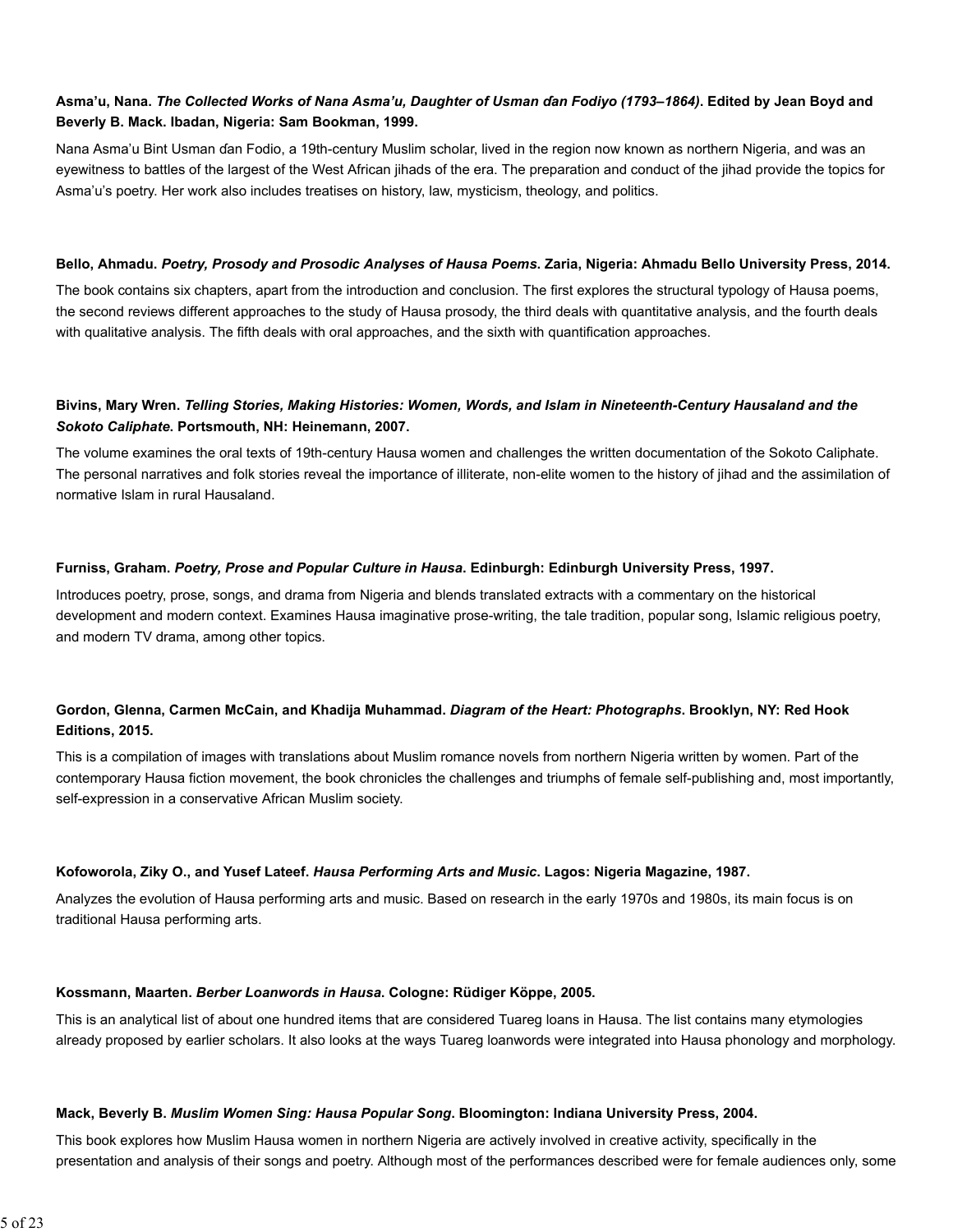were performed for mixed groups. Typically, men of the household are permitted to listen as women sing and recite songs and poems that reflect their contemporary social and cultural concerns.

#### **Skinner, Neil.** *Alhaji Mahmudu Ƙoƙi, Kano Malam***. Zaria, Nigeria: Ahmadu Bello University Press, 1977.**

A short biography of one of the linguistic research assistants who helped Rev. Dr. George Percy Bargery (b. 1876–d. 1966) in the development of *Hausa-English Dictionary and English-Hausa Vocabulary*, which was published in 1934. The book provides illuminative insights into how the dictionary was compiled.

# **Book Chapters**

This section contains chapters in books that are either independent monographs or edited collections honoring a specific individual as a form of Festschrift. Although not easily available outside Nigeria, a more improved distribution network is making them increasingly available through the major booksellers. Adamu 2016 builds upon the author's earlier works by looking at the incorporation of Grimm Brothers tales into Hausa fiction. Adamu 2013 analyzes the catalytic role played by the British colonial administration. Alidou 2004 looks at how Hausa literature evolved, while Chamo 2013 provides an insight into the evolution of Hausa names—a topic that keeps recurring from many writers. The sheer power of Hausa to dominate other languages, even outside its own ecology, is demonstrated by Girei 2009, which catalogues the adoption of Hausa words by Fulfulde speakers, hitherto fiercely protective of their language. Gwammaja 2016 looks at the grammar of Hausa sign language, an area rarely explored. The Hausa video and film industry, known as Kannywood, provides researchers with many entry points of analysis of language use, and Suleiman 2015 demonstrates this in an analysis of two of the films. Maitama, et al. 2014 analyzes an algorithm that is used in Hausa Facebook postings. Khalil 2010 provides a fascinating analysis of the use of Arabic letters in Hausa (called Ajami) as medicine, due to the spirituality attached to the Arabic letters themselves, which in turn were used in the construction of the Qurʾan. Sani 2004 revisits the issue of linguistic borrowing of English and Arabic words by the Hausa, and how the Hausa adapt the two languages to their own tones.

**Adamu, Abdalla Uba. "Trans-fictional Migration and Inter-textual Re-interpretation: The Grimm Brothers' Tales in Muslim Hausa Literature." In** *Literature, History, and Identity in Northern Nigeria***. Edited by Isma'ila A. Tsiga and M. O. Bhadmus, 101–128. Ibadan, Nigeria: Safari, 2016.**

Analyzes the intertextual adaptation of German children's stories into Hausa by the noted Hausa writer Abubakar Imam in *Magana Jari Ce*.

**Adamu, Aliya. "The Making of Hausa Literature from 1939–1945." In** *Language, Literature and Culture in a Multilingual Society***:** *A Festschrift for Abubakar Rasheed***. Edited by Ozo-Mekuri Ndemele, Mustapha Ahmed, and Hafizu Miko Yakasai, 471–486. Port Harcourt, Nigeria: M & J Grand Orbit, 2013.**

The paper traces the development of Hausa literature from 1939 to 1945. It analyzes the role of European scholars in its development.

# **Alidou, Ousseina. "The Emergence of Written Hausa Literature." In** *The Cambridge History of African and Caribbean Literatures***. Edited by Abiola Irele and Simon Gikandi, 329–356. Cambridge, UK: Cambridge University Press, 2004.**

Looks at the development of Hausa written literature from the formative stages to its modern status, beginning with a critical analysis of the dynamism and fluidity of the very identity of "Hausaness" it seeks to represent, as well as the sociohistorical and political conditions that have influenced its evolution over time, which demonstrate an important interplay between history, literature, language, and society.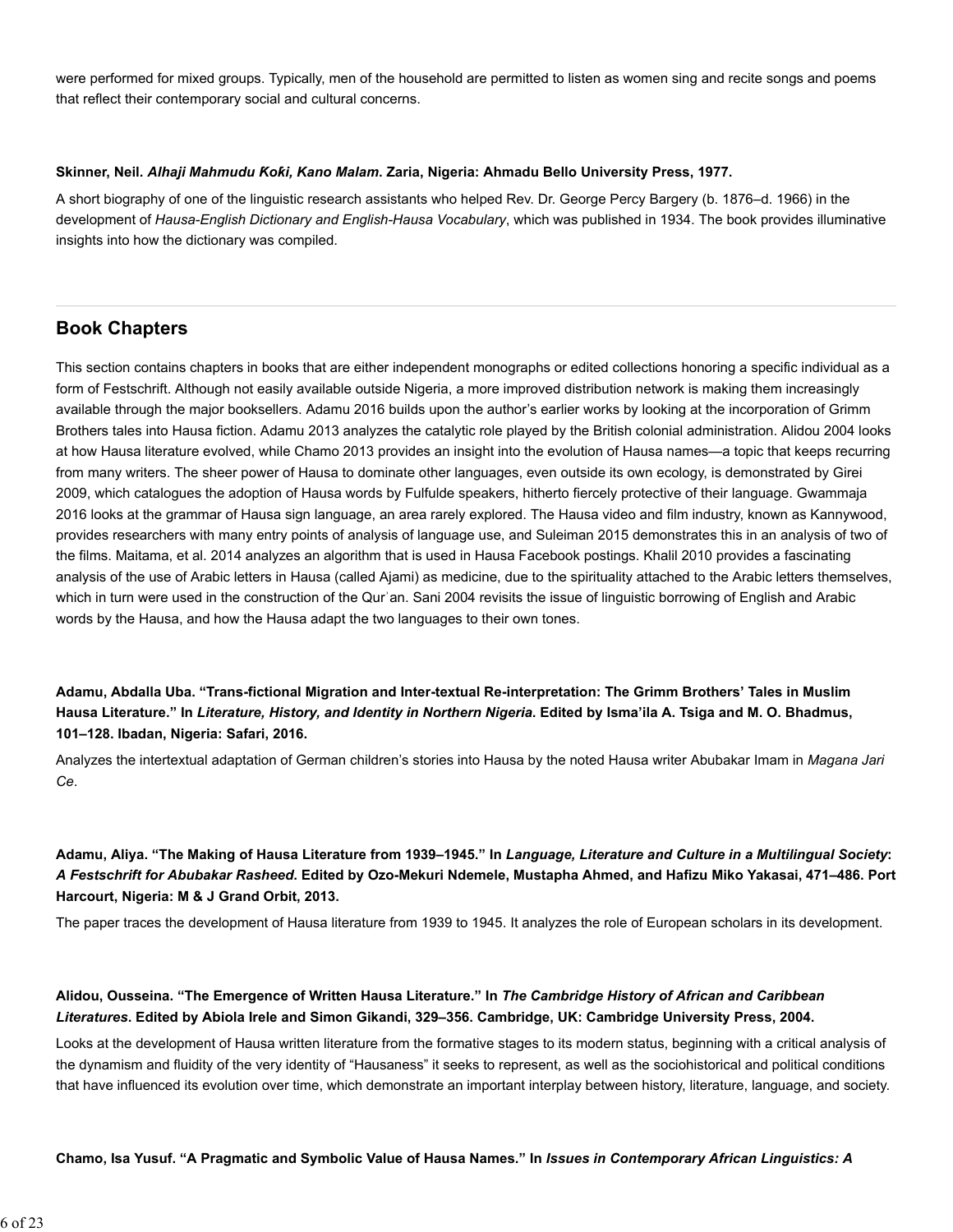# *Festschrift for Oladele Awobuluyi***. Edited by Ozor-Mekuri Ndimele, L. C. Yuka, and J. F. Ilori, 471–478. Port Harcourt, Nigeria: M & J Grand Orbit, 2013.**

The paper analyzes the values of Hausa traditional names and explains that their contextual meanings and symbols as names are regarded as a significant aspect of Hausa society. The paper looks at Hausa names from a sociolinguistic point of view, which considers names as sociocultural tags that have sociocultural functions and meanings.

# **Girei, Abubakar Umar. "Hausa Loanwords in Adamawa Fulfulde: A Question of Prestige or Sociolinguistic Necessity." In** *When Languages Meet: Language Contact and Change in West Africa***. Edited by Norbert Cyffer and Georg Ziegelmeyer, 133–148. Topics in African Studies 13. Cologne: Rüdiger Köppe, 2009.**

Over the last fifty years, Hausa has been the most rapidly growing language in Adamawa and other parts of northern Nigeria. Consequently, Hausa has established itself as a lexical resource language for Adamawa Fulfulde and many other languages in Nigeria. This paper examines Hausa words that have recently been borrowed into Adamawa Fulfulde, using three towns as case studies: Yola, Girei, and Song.

# **Gwammaja, Ibrahim Garba. "Orientation as an Ultimate Parameter for the Lexical Signs in the Hausa Sign Language." In** *Language Endangerment: Globalisation and the Fate of Minority languages in Nigeria: A Festschrift for Appolonia Uzoaku Okwudishu***. Edited by Ozo-Mekuri Ndimele, 347–354. Port Harcourt, Nigeria: M & J Grand Orbit, 2016.**

Hausa sign language is one of the nonverbal languages used by Hausa deaf and hard-of-hearing people for everyday communication. Information is conveyed visually, using a combination of manual and nonmanual means of expression. The paper analyzes and demonstrates the role of orientation in lexical sign production in Hausa.

**Khalil, Nasiru Wada. "Encoded Ajami: Talisman and the Preservation of Arabic Spiritual Medicine in Hausa Society." In** *Arabic/Ajami Manuscripts: Resource for the Development of New Knowledge in Nigeria; Proceedings of the National Conference on Exploring Nigeria's Arabic/Ajami Manuscripts***. Edited by Y. Y. Ibrahim, Mahmoud Hamman, Salisu Bala, and I. M. Jumare, 281–303. Kaduna, Nigeria: Arewa House Center for Historical Documentation and Research, Ahmadu Bello University, 2010.**

The paper looks into the practice of writing in coded (numeric) Ajami, especially in dates and in amulets for spiritual usage in healing.

# **Maitama, Jaafar Zubairu, Usman Haruna, Abdullahi Ya'u Gambo, et al. "Text Normalization Algorithm for Facebook Chats in Hausa Language." In** *Proceedings of the 5th International Conference on Information and Communication Technology for the Muslim World (ICT4M)***. Edited by Institute of Electrical and Electronics Engineers, 1–4. Piscataway, NJ: IEEE, 2014.**

This paper presents an automatic text normalization system on Facebook chatting based on Hausa language. The proposed algorithm developed a dictionary that employs normalization of each nonstandard word with its equivalent standard word. The results of this research can facilitate comprehensive communication via Facebook using Hausa language.

**Sani, Mu'azu Alhaji Zaria. "Tone Placement and Stress Replacement in English and Arabic Loanwords in Hausa." In** *Studies in Hausa Language, Literature and Culture: The Sixth Hausa International Conference***. Edited by Lawan Ɗanladi Yalwa, Abdu Yahaya Bichi, and Sammani Sani, 43–52. Kano, Nigeria: Center for the Study of Nigerian Languages, Bayero University Kano, 2004.**

English and Arabic languages are both characterized as having stress, while Hausa is not. The paper examines how Hausa, a tone language, reconciles tone with stress in the items it borrows from these two stress languages, using two phonological devices: placement of tone on unstressed syllable, and replacement of stress with tone.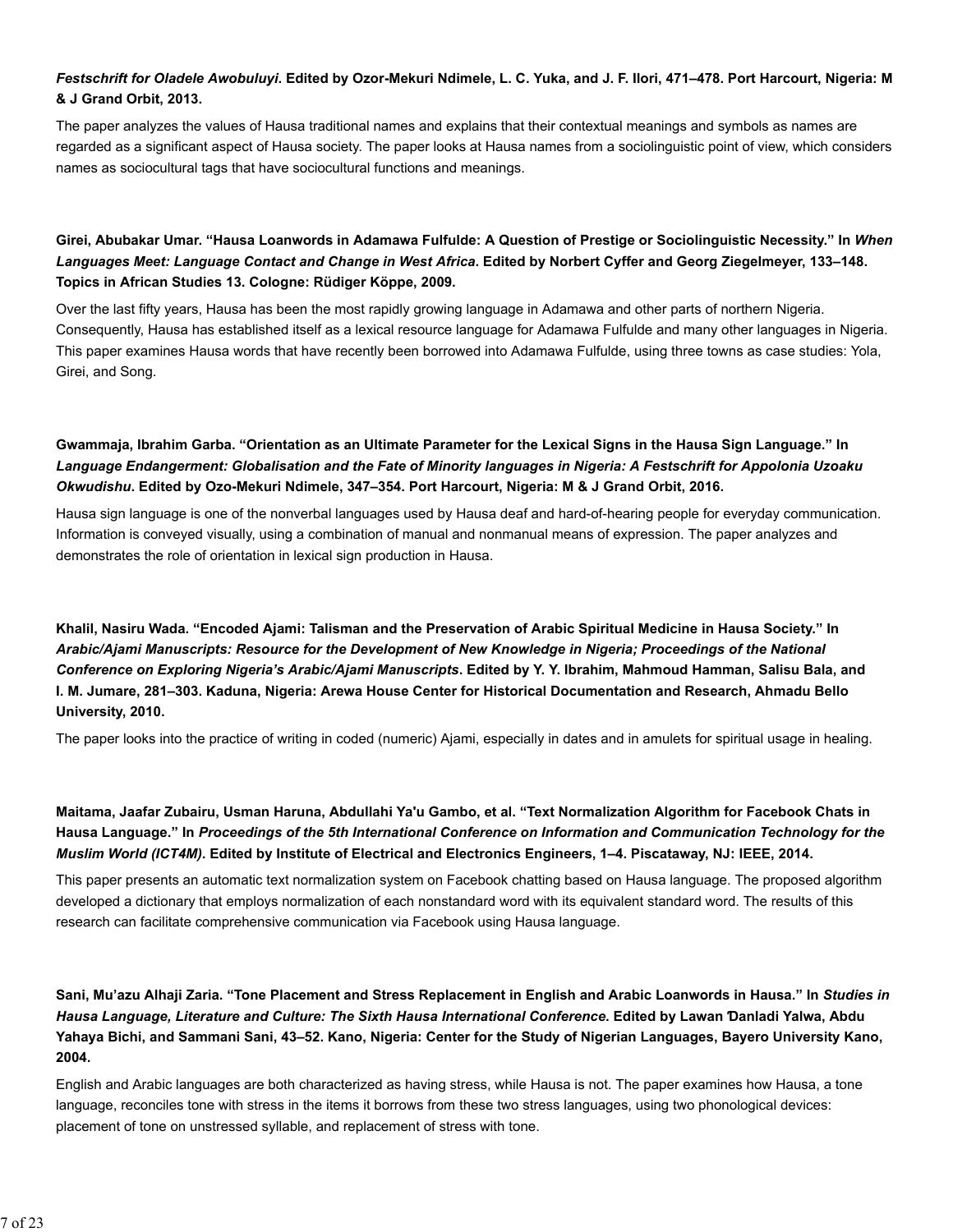**Suleiman, Aliyu Isa. "The Use of Language in Two Kannywood Films." In** *Literature, History and Identity in Northern Nigeria***. Edited by Isma'ila A. Tsiga and M. O. Bhadmus, 299–330. Ibadan, Nigeria: Safari, 2015.**

The paper analyzes language use in two Kannywood films and shows different aspects of the language and how they are presented.

# **Collections**

The entries here contain notable conference proceedings, manuscript collections, and Festschrifts honoring local individuals who contributed significantly to the development of Hausa studies, especially in Nigeria. The development of the Hausa video and film industry is captured in the first collection of papers on the topic, Adamu, et al. 2004. Ahmed 2015 catalogues the extensive manuscripts of the German scholar Dr. Rudolf Prietze (b. 1854–d. 1933), who did so much in documenting precolonial Hausa literature. Interestingly, Prietze had never been to what later became Nigeria, relying instead on Hausa residents in North Africa for his information. Amfani, et al. 2012 is an edited Festschrift in honor of one of the most respected Hausa teachers, Professor Abdulƙadir Ɗangambo of Bayero University Kano, Nigeria. Alhaji Abubakar Imam's *Ruwan Bagaja* is one of the "famous five" novels that started Hausa prose fiction in 1930s. Bunza 2013 is an edited volume on the book and its impact on the subsequent development of Hausa literature. El-Miskin, et al. 2009 is an edited volume of papers from a conference on Arabic/Ajami manuscripts, most of which focus on Hausa language written in Ajami. Funtua and Gusau 2011 is a book on Hausa songs and how they fit in with modernity. Furniss and Jaggar 2015 is an edited collection in honor of F. W. Parsons, originally published in 1988; it includes papers from various linguists on Hausa language and literature. Ndimele, et al. 2013 is one of the largest collections of papers on language and linguistics in recent times, with a thematic focus on language, literature, and culture, especially in a multicultural society. Yahaya, et al. 2010 is a companion book to El-Miskin, et al. 2009; it extends the Arabic/Ajamic interfaces in Hausa scholarship, but with a focus on integrating Ajami as part of a general learning curriculum. Yalwa, et al. 2013 contains papers from a conference on Hausa language, literature, and culture, which had hitherto been tagged "international." The "national" focus in this volume provides more opportunities for local contributions.

# **Adamu, Abdalla Uba, Yusuf Muhammad Adamu, and Umar Faruk Jibril, eds.** *Hausa Home Videos: Technology, Economy and Society***. Kano, Nigeria: Center for Hausa Cultural Studies, 2004.**

The first book of readings to deal with the development of the video and film industry in West Africa. The papers focus on the economic, social, and cultural implications of the Hausa film industry, labeled "Kannywood" and based in Kano, northern Nigeria.

# **Ahmed, Umar B., ed.** *The Hausa World of Rudolf Prietze: Being the Complete Collection of the Scholar in the Hausa and German Originals and the English Versions***. 2 vols. Zaria, Nigeria: Ahmad Bello University Press, 2015.**

Often considered the "first specialist for the Hausa language," Dr. Rudolf Prietze (b. 1854–d. 1933) was a German scholar and traveler who devoted his life to the study of Hausa and Kanuri folklore. About 70 percent of his collection comprises songs and poems in the Hausa language, stemming from his desire to fill a gap in such literature, as well as learn Hausa phonetically.

# **Amfani, Ahmad Halliru, Bello Sodangi, Yaro Alhassan, et al., eds.** *Champion of Hausa Cikin Hausa: A Festschrift in Honor of Ɗalhatu Muhammad***. Zaria, Nigeria: Ahmadu Bello University Press, 2012.**

A compendium of fifty-five papers divided into four sections. The first section deals with the contributions of Professor Ɗalhatu Muhammad, one of the early indigenous Hausa scholars in northern Nigeria, to the study of Hausa literature. The second section has nineteen papers about the Hausa language. The third section deals with literature, while the fourth deals with culture.

**Bunza, Aliyu Muhammad, ed. Ruwan Bagaja** *in Perspectives: Eight Decades of a Hausa Masterpiece in Prose, 1933–2013***. Katsina, Nigeria: Department of Nigerian Languages, Umaru Musa 'Yar'adua University, 2013.**

This is a compendium of fifty one papers commemorating the eightieth anniversary of *Ruwan Bagaja* a Hausa novel by Alhaji Abubakar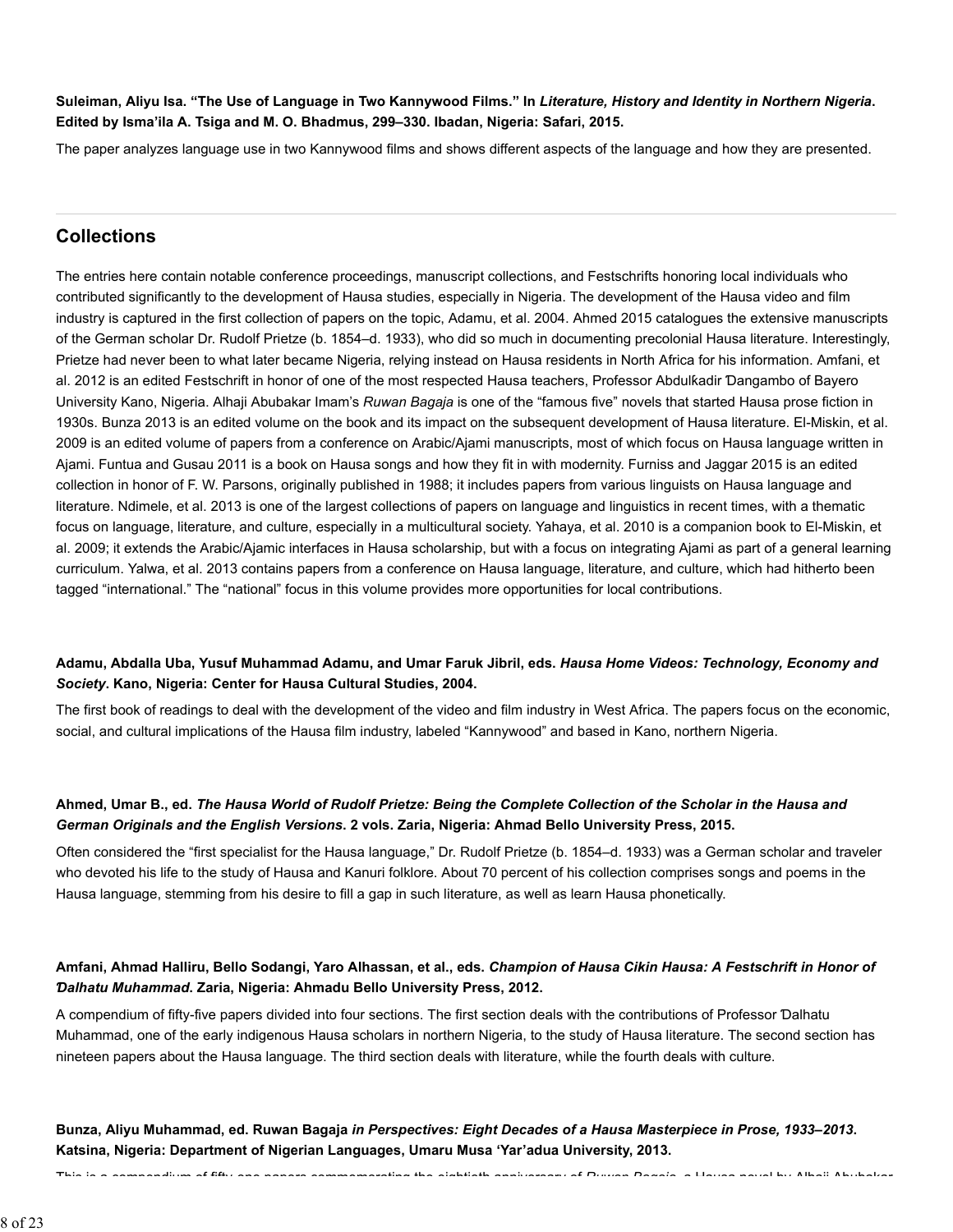Imam. It has sections on literature, reviews, literary adaptation, culture, use of language, translation, and religious influences in connection with the novel.

# **El-Miskin, Tijjani, I. Y. Yahaya, Mahmoud Hamman, and Salisu Bala, eds.** *Nigeria's Intellectual Heritage: Proceedings of an International Conference on Preserving Nigeria's Scholarly and Literary Traditions and Arabic/Ajami Manuscripts Heritage***. Kaduna, Nigeria: Arewa House Center for Historical Documentation and Research, Ahmadu Bello University, 2009.**

A collection of papers from a 2007 conference that explore the Ajami (Hausanized Arabic alphabet) heritage in Nigeria and how Ajami could be used as a basis for mass education.

# **Funtua, Aliyu Idris, and Sa'idu Muhammad Gusau, eds.** *Waƙoƙin Baka na Hausa: Littafi na Biyu***. Kano, Nigeria: Century Research, 2011.**

A book of readings on Hausa oral songs, with chapters on literary criticisms, taxonomy of Hausa singers, features and stylistics of Hausa oral songs, Islamic influences on Hausa oral songs, and Hausa society from the perspective of Hausa songs, as well as the contributions of Mamman Shata and Kassu Zurmi on the development of Hausa language.

# **Furniss, Graham, and Philip J. Jaggar, eds.** *Studies in Hausa Language and Linguistics: In Honour of F.W. Parsons***. Abingdon, UK: Routledge, 2015.**

First published in 1988, the volume brings together contributions from the major contemporary figures in Hausa language studies from around the world. It contains work on the linguistic description of Hausa; various aspects of Hausa literature, both oral and written; and the relationship of Hausa to other Chadic languages.

# **Ndimele, Ozo-Mekuri, Mustapha Ahmad, and Hafizu Miko Yakasai, eds.** *Language, Literature and Culture in a Multilingual Society: A Festschrift for Abubakar Rasheed***. Port Harcourt, Nigeria: M & J Grand Orbit, 2013.**

This collection of seventy-seven papers is the outcome of the 24th Annual Conference of the Linguistic Association of Nigeria. The majority of the papers address the main theme of the conference: "Language, Literature and Culture in a Multilingual Society." The collection honors Professor Abubakar Adamu Rasheed, a noted linguist in the English Department at Bayero University Kano.

**Yahaya, I. Y., Mahmoud Hamman, Salisu Bala, and I. M. Jumare, eds.** *Arabic/Ajami Manuscripts: Resource for the Development of New Knowledge in Nigeria; Proceedings of the National Conference on Exploring Nigeria's Arabic/Ajami Manuscripts***. Kaduna, Nigeria: Arewa House Center for Historical Documentation and Research, Ahmadu Bello University, 2010.**

A collection of conference papers that dwell on the development and potentials of Hausa Ajami script.

# **Yalwa, Lawan Ɗanladi, Abdu Yahaya Bichi, and Sammani Sani, eds.** *Studies in Hausa Language, Literature and Culture: The First National Conference***. Kano, Nigeria: Centre for the Study of Nigerian Languages, Bayero University, 2013.**

A book of conference proceedings divided into three sections, covering language, literature, and culture. This volume continues a series started in the 1970s in which Hausa researchers gather together at the Centre for the Study of Nigerian Language, now renamed the Centre for the Study of Nigerian Languages and Folklore, at Bayero University.

# **Dictionaries**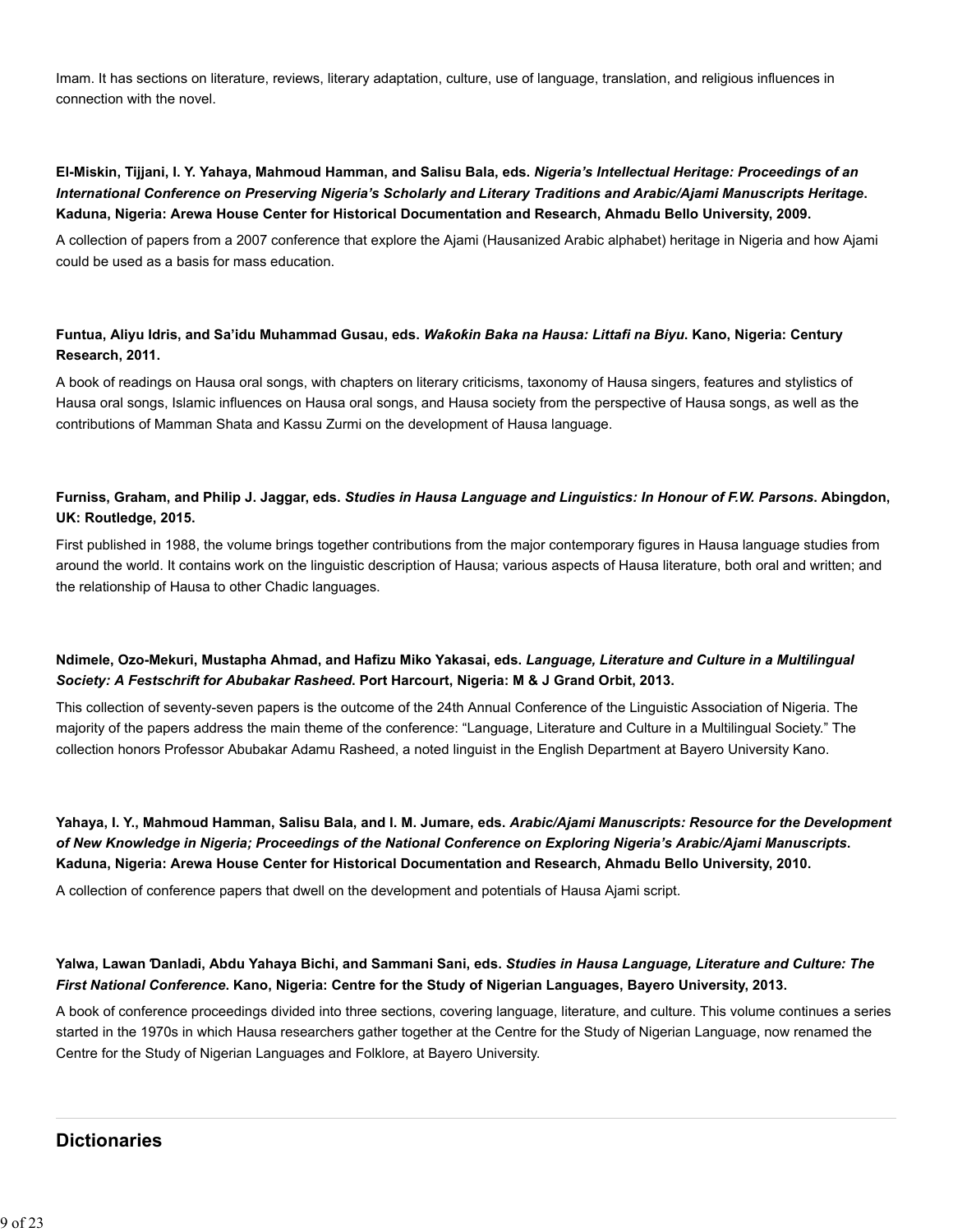The main dictionaries dealing with the Hausa language were all written by Hausaist scholars from 1934 to 1977. It was only in 2006 that a Hausa-to-Hausa dictionary was published by the Centre for the Study of Nigerian Languages (CSNL) at Bayero University. This section highlights a few of the more notable dictionaries that have either not been captured in earlier bibliographies or provide additional information on those that are well known. Of all the Hausa dictionaries available, the best known is Bargery 1934, which provides more than definitions and includes the dialectical variations of the various words. Babikir 2008 is one of the few Arabic-Hausa dictionaries. Caron 1997 is one of the few available French-Hausa dictionaries that are available and accessible. The Hausa entries are based on the Kano Hausa variety, which has established itself as a standard in the written language (press and scientific works, education). Bross and Baba 1996, is a one-of-a-kind dictionary of crafts, though many of the crafts mapped in the dictionary have disappeared since its publication. Centre for the Study of Nigerian Languages 2006 is a monumental Hausa-Hausa monolingual dictionary that has remained a standard reference in this area. Hambali 1968 is a unique dictionary for its time; sponsored by UNESCO, it provides exploratory definitions of technical and scientific terms. This approach is revisited in Yalwa and Bichi 2013, which extends it further to include economic, social, political, and new media terms. Skinner 1996 and Newman 2007 both offer dictionaries that go beyond Nigeria and encompass the Hausa in neighboring Niger Republic—a fact often not covered by other dictionaries. Olderogge and Osnitskaya 1963 is a rare Hausa-Russian dictionary with about eighteen thousand translated words; it also incorporates updates to earlier Hausa dictionaries.

#### **Babikir, Kamal.** *Ƙamusun Larabci–Hausa***. Sokoto, Nigeria: UDU Printing, 2008.**

An Arabic-Hausa dictionary.

#### **Bargery, George Percy.** *A Hausa-English Dictionary and English-Hausa Vocabulary***. Oxford: Oxford University Press, 1934.**

The main Hausa dictionary, which has remained the single source of Hausa-English translations since its publication in 1934. Commissioned by the British colonial administration in Nigeria, it provided the most comprehensive information at the time. Available locally at the Ahmadu Bello University under license from the old NORLA that published it, it was digitized by researchers in Japan and made freely available online.

#### **Bross, Michael, and Ahmad Tela Baba.** *Dictionary of Hausa Crafts: A Dialectal Documentation***. Cologne: Rüdiger Köppe, 1996.**

This dictionary represents a collection of common craft terminologies of the Hausa in Northern Nigeria. It contains terms for craft products, materials, and manufacturing processes that were collected by the authors during 1989 and 1994 in rural areas of the Hausa provinces of Bauchi, Daura, Guddiri, Haɗeja, Kano, Katsina, Kebbi, Sokoto, Zamfara, and Zaria. Modernization of the manufacturing process has made some of these craft items obsolete, e.g., *akushi* (wooden bowl) is replaced with plastic bowls manufactured in factories in Kano. The entries are illustrated by numerous sketches, drawings, and photos.

#### **Caron, Bernard.** *Dictionnaire français-haoussa: Suivi d'un index haoussa-français***. Paris: Kartala, 1997.**

A French-to-Hausa dictionary, and a Hausa-to-French index. Targeted at Hausa in the Niger Republic, it nevertheless based its registers on Kano (Nigeria) Hausa as being the "standard" Hausa.

# **Centre for the Study of Nigerian Languages.** *Ƙamusun Hausa***. Kano, Nigeria: Centre for the Study of Nigerian Languages, Bayero University, 2006.**

Compiled by a team of researchers at Bayero University over many years, *Ƙamusun Hausa* is the most comprehensive Hausa-Hausa monolingual dictionary so far available. In adopting this literary approach, the dictionary also updates and expands many of the entries in Bargery 1934.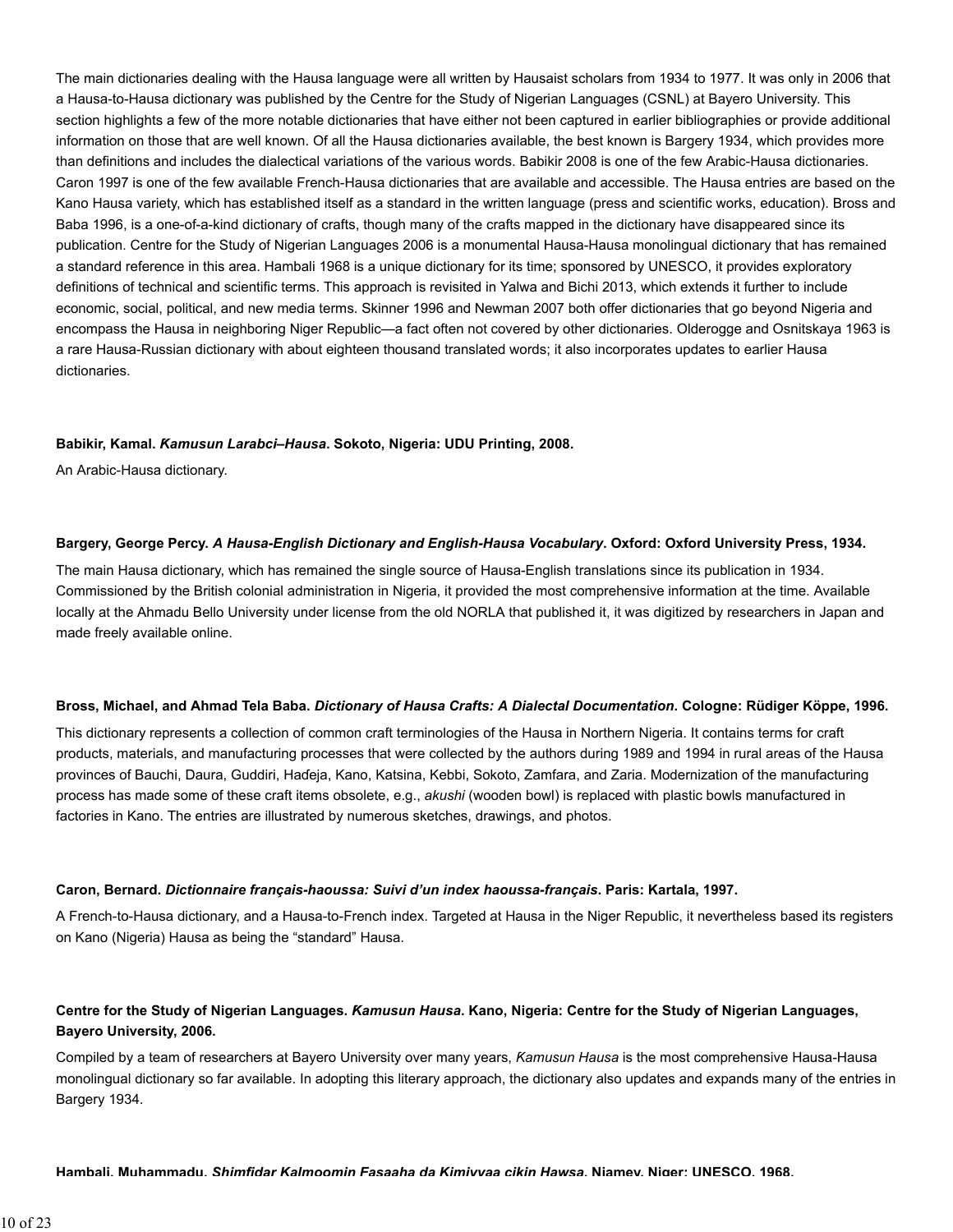The first Hausa-English dictionary to translate scientific and technological (translated as fasaha, or "cleverness") terms.

#### **Newman, Paul.** *A Hausa-English Dictionary***. New Haven, CT: Yale University Press, 2007.**

This dictionary covers Standard Nigerian Hausa, and uniquely includes numerous forms from Niger and other dialect areas of Nigeria. It contains Hausa terminology for products, events, and activities of the modern world. It pays attention to idioms, figurative meanings, and special usages.

# **Olderogge, Dmitri Alexejewitsch, and Alekseevna Osnitskaya.** *Ƙamus na Hausa-Rashanci***. Moscow: State Publishing House for Foreign and National Dictionaries, 1963.**

Edited under the supervision of Dmitri Olderogge (b. 1903–d. 1987), with grammar checked by A. Osnitskaya, this is one of the few Russian dictionaries available with a focus on Hausa language.

#### **Skinner, Neil.** *Hausa Comparative Dictionary***. Cologne: Rüdiger Köppe, 1996.**

A dictionary with a focus on the etymology of a large number of frequently used Hausa words, ranging from those with 99 percent certainty (e.g., some loans from Arabic or English) to others which have intriguing possibilities, forming a basis for further research.

# **Yalwa, Lawan Ɗanladi, and Abdu Yahya Bichi.** *Sababbin Kalmomin Ingilishi zuwa Hausa: Littafi na biyu***. 2 vols. Kano, Nigeria: Centre for the Study of Nigerian Languages, Bayero University, 2013.**

This is a translation of technical terms from English into Hausa. It includes registers from biology, building and construction, communication, economics, educational psychology, food and nutrition, geography, law, medicine, politics, recreation and sports, and transport and tourism.

# **Journals: Local, Hausa**

While there are many academic journals published in northern Nigerian universities that are multidisciplinary, less than ten are focused exclusively on Hausa language and literature. All of them have the stated objective of publishing and disseminating research findings on Hausa language, literature, and culture. Although there have been attempts to ensure continuity in publication, this has not always been possible because of the fluctuating economy in Nigeria and a lack of outside funding. Consequently, while they all claim to be produced annually, it is often normal to combine a number of years in one volume.

#### *Algaita: Journal of Current Research in Hausa Studies***. 2000–.**

Published by the Department of Nigerian Languages, Bayero University, Kano.

#### *Ɗunɗaye***. 1982–.**

Published by the Department of Nigerian Languages, Usman Ɗanfodiyo University, Sokoto.

#### *Gadau Journal of Hausa Language and Linguistics***. 2017–.**

Published by the Department of Nigerian Languages and Linguistics, Bauchi State University, Gadau. Annual.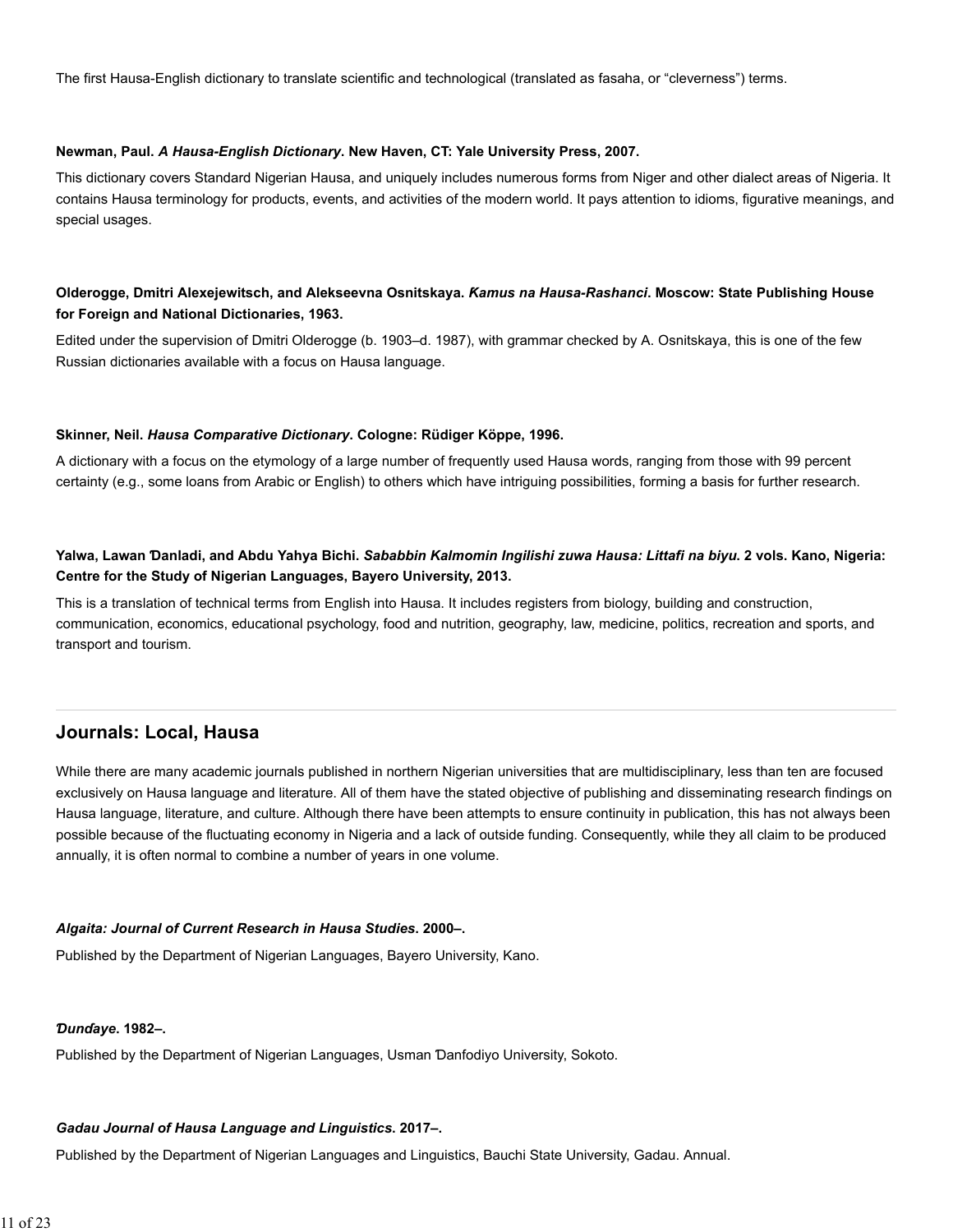#### *Harsunan Nijeria***. 1970–.**

Published by the Centre for Studies in Nigerian Languages and Folklore (formerly the Centre for the Studies in Nigerian Languages), Bayero University, Kano, this was the first substantive Hausa studies journal in Nigeria.

#### *Harshe***:** *A Journal of Hausa Language, Literature and Culture***. 1982–.**

Published by the Department of African Languages and Culture, Ahmadu Bello University, Zaria.

#### *Himma: Journal of Hausa Language, Literature and Culture***. 2009–.**

Published by the Department of Nigerian Languages, Umaru Musa 'Yar'adua University, Katsina.

#### *Kadaura Journal of Hausa Multidisciplinary Studies***. 2015–.**

Published by the Department of Nigerian Languages and Linguistics, Kaduna State University.

# **Journal Articles**

Entries here are based on selected articles from both Nigerian and overseas journals. In order to bring local scholarship to the fore, the section is divided into three subsections: journal articles from overseas journals mainly in English, articles in English from local journals, and articles in Hausa from local journals.

# Journal Articles: English

Adamu 2006 provides an overview of the development of contemporary Hausa romantic fiction, looking at the processes that led to the sudden burst of Hausa romantic fiction in Nigeria beginning in 1980. Alidou 2002, from the Niger Republic, analyzes the role of women in the promotion of oral literature among the Hausa, especially through folktales, as well as the catalytic contributions of the 19th century Jihad writer Nana Asma'u in the promotion of women's written literature. Dobronravine 2004 offers a historical account of how the British colonial government in Nigeria suppressed the use and spread of Hausa Ajami script, hitherto widely used by local residents as a communication agency. Hunter and Oumarou 1998 provides a Nigerian perspective on the language, with particular emphasis on Hausa trance performances (*Bori*), often done in seeking a cure to illness attributed to spirits. Larkin 1997 is a groundbreaking study on the correlation between plot elements of contemporary Hausa fiction and Hindi masala films; it has continued to provide a fundamental framework on Hausa intertextuality. Rap music—American style, but adapted linguistically to the Hausa mind-set—is the focus of Muhammad 2015, a paper that explores this new translational connection in contemporary Hausa urban music. This offers a sharp contrast to the Ghanaian analysis of praise-singers in Pellow 1997, which brings to fore the client-focused nature of Hausa traditional griot-based performing arts, conferring on the performers a low social status. Although Rubin 1984 is focused on the artistry of Hausa *layu* (amulets), believed to provide the wearer magical powers, they are nevertheless based on the Arabic adapted script, Ajami, which occupies an exalted position among traditionalist Hausa Muslim scholars. Satatima 2015 looks at Hausa oral songs, which are filled with emotions that touch the heart (*ɗarsashin zuciya*). Waziri, et al. 2010 describes the mathematics of Hausa puzzles as ways of teaching mathematics to pupils.

# **Adamu, Abdalla Uba. "Loud Bubbles from a Silent Brook: Trends and Tendencies in Contemporary Hausa Prose Writing."** *Research in African Literatures* **37 (2006): 133–153.**

Traces the evolution of Hausa indigenous literature in northern Nigeria.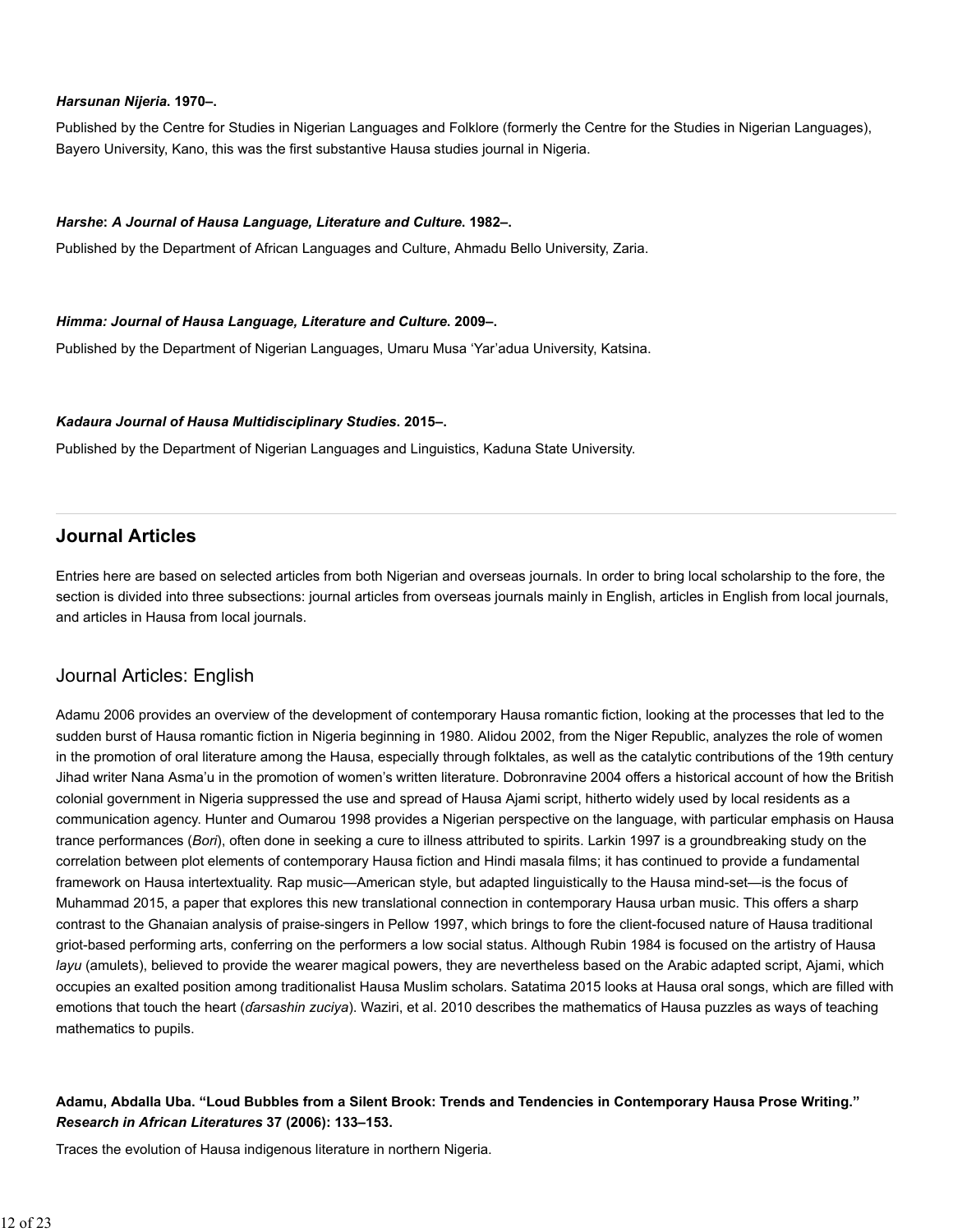# **Alidou, Ousseina. "Gender, Narrative Space, and Modern Hausa Literature."** *Research in African Literatures* **33.2 (2002): 37–153.**

This essay demonstrates the interplay between gender and (oral and written) narrative spaces, as well as the relationship between those spaces and the shifting roles of men and women in the production of literatures in Hausa culture. The discussion is placed in historical space—from the indigenous oral heritage, through the Islamic and jihadist phase, to the more modern period of Western impact in northern Nigeria.

# **Dobronravine, Nikolai. "Hausa Ajami Literature and Script: Colonial Innovations and Post-colonial Myths in Northern Nigeria."** *Sudanic Africa* **15 (2004): 85–110.**

The main purpose of this article is to demonstrate that the modern view on Hausa Ajami literature and script is based on a colonial reinterpretation of the earlier written tradition.

# **Hunter, Linda, and Chaibou Elhadji Oumarou. "Towards a Hausa Verbal Aesthetic: Aspects of Language about Using Language."** *Journal of African Cultural Studies* **11 (1998): 157–170.**

This paper examines the terminology of Hausa metalanguage in verbal art, the discourse about language in verbal art, and the social function of that discourse in Hausa society. The primary sources are the language in oral narratives; the language of Bori, the Hausa system of possession‐trance; and the language used in the performances of two contemporary Hausa oral poets from the Niger Republic.

#### **Larkin, Brian. "Indian Films and Nigerian Lovers: Media and the Creation of Parallel Modernities."** *Africa* **67 (1997): 406–440.**

Analyzes similarities between the then emergent contemporary Hausa romantic fiction (*littattafan soyayya*) and Indian masala films. While not correlating a specific film to a specific novel, the article nevertheless shows strong similarities in plot elements ("parallel modernities") between Hausa fiction and Indian films.

# **Muhammad, Anas Sa'idu. "Language Use Construction in Discourse: Exploring Youth Identities in Hausa Rap Music."** *Hemispheres: Studies on Cultures and Societies* **30.3 (2015): 45–58.**

This article explores Hausa rap as a type of popular culture for the 21st century, which not only reflects the multilingual, multiethnic base of Hausa youth, but also constitutes an active and dynamic site for youth to encourage the formation of new, hybrid identities in discursive practices.

## **Pellow, Deborah. "Male Praise-Singers in Accra: In the Company of Women."** *Africa* **67.4 (1997): 582–601.**

Hausa praise-singing is a low-status occupation, whether carried out by men or by women. For men it is particularly so, given the gendered nature of status relations. This article analyzes Hausa praise-singing in one of Accra's *zongos* (stranger quarters), and more specifically the role of the male praise-singer. The topic of praise-singing brings together issues of micro-politics and Islam with *zongo* dwellers in Accra and the construction of the separate worlds of men and women.

#### **Rubin, Arnold. "***Layoyi***: Some Hausa Calligraphic Charms."** *African Arts* **17 (1984): 67–70, 91–92.**

Analyzes the construction of *layoyi*, Islamic calligraphic amulets in the form of rectangular leather-covered packets containing small sheets of paper on which an itinerant scribe has written a passage from the Qurʾan or some other religious text. The *layoyi* are claimed to have powers to protect a person from various attacks, both physical and spiritual.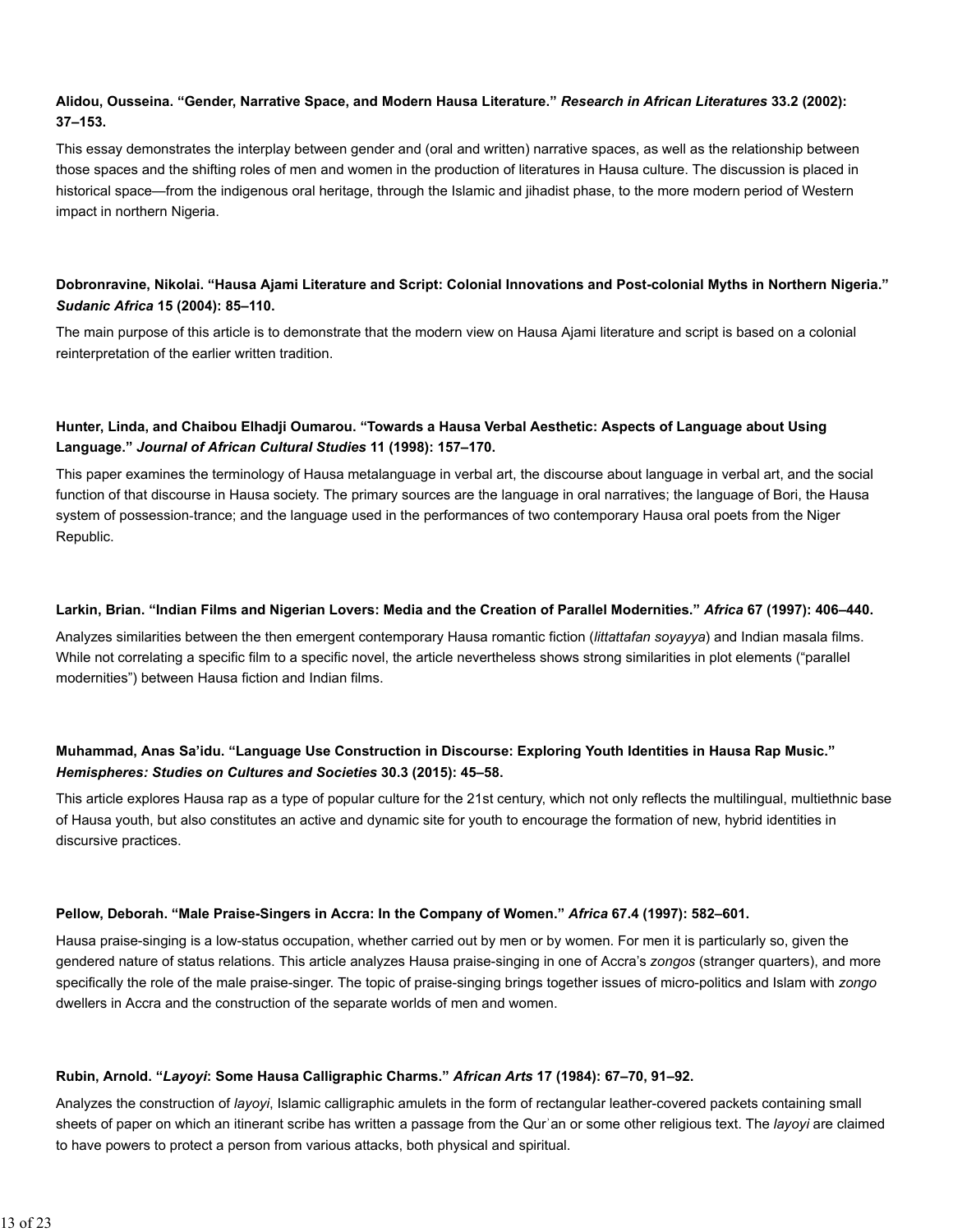# **Satatima, Ibrahim Garba. "Hausa Oral Songs as a Cultural Reflexive: A Study on Some Emotional Compositions."** *Hemispheres: Studies on Cultures and Societies* **30.3 (2015): 33–44.**

This paper brings to the fore an approach to the study of Hausa oral poetry normally referred to here as songs. The paper discusses two major spheres that interface within Hausa emotional songs: literary and cultural. Some of the literary characteristics of Hausa emotional songs discussed are litany, refrain, orality, and aesthetics. Emotional songs in Hausa are observed to have about five distinct stylistic devices: historicism, reason mentioning, simple oral formalism, lengthy compositions, and masterpieces.

# **Waziri, Muhammad Yusuf, Ibrahim Sai'du, and Hamisu Musa. "A Mathematical Approach on Solving Hausa Puzzles in Northern Nigeria."** *Procedia: Social and Behavioral Sciences* **8 (2010): 694–699.**

Hausa puzzles are a traditional way of learning mathematics in northern Nigeria. The puzzles are stated verbally in the form of word problems or storytelling, and listeners solve the problems through reasoning and then tell the answers. However, there is no standard method of solving these puzzles. This paper gave a historical background, compiles some of these puzzles (which appear to be mathematical in nature), and gives a general method of solving them.

# Journal Articles: English, Local Journals

Presented here are articles published in English and mainly in journals published by northern Nigerian universities. Adamu 2013 is about one of the most significant colonial officers in the development of Hausa literature, Dr. Rupert East. Data on Dr. East and his works is extremely scant and this PhD thesis by Adamu fills many gaps and gives an insight into the personality of East. Ahmad 2001 describes the origins of the names of the various wards in the city of Kano, painting a unique ethnographic picture of how these names came about. Almajir 2014 provides a synthesis of anatomy and language in the way body parts in Hausa language have other meanings. *Gaskiya Ta Fi Kwabo* was the first Hausa language newspaper, established in the 1930s by the British colonial administration. It has retained its "classic Hausa" stance in the rendering of its stories and features. Aliyu 2001 analyzes some of the poems published in the newspaper, particularly those with political leanings, as reflective of the linguistic richness of the poets of the era. Chamo 2012 describes urban Hausa youth clusters that differentiate each other through specialized vocabularies that confer on each cluster a distinct subidentity. Brann 2004 looks at how Hausa is rapidly replacing Kanuri in the latter's stronghold of Maiduguri, Borno State. Nicknames are often used to reflect either a jest or respect for an elder person's name among the Hausa. Daudu 2013 explores this phenomenon, including how even Arabic nicknames migrate into the Hausa language. Munkaila and Idoko 2004 presents an early look at Hausa video films as a process of globalization, which, in this analysis, is equated with Western culture through a close reading of three selected Hausa video films. The study of Hausa color terms in Zarruƙ 1978 offers an insight into how the Hausa name various hues and shades. This study differs from a similar one published earlier by Pauline Ryan ("Color Symbolism in Hausa Literature," *Journal of Anthropological Research* 32 [1976]: 141–160) in which Ryan also analyzes the use of the colors as metaphors. Zulyadaini 2001 analyzes the departures from poetic norms by one of the most respected Hausa poets, Aƙilu Aliyu (b. 1918–d. 1999).

## **Adamu, Aliyah Ahmad. "Rupert Moultrie East: A Brief Survey of His Contribution to Hausa Written Language."** *Harsunan Nijeriya* **22 (2013): 280–287.**

Discusses the life and contributions of Dr. Rupert East in the development of Hausa literature, including his role in the establishment of the Translation Bureau.

#### **Ahmad, Mustapha. "The Onomastics of Ward Names in Contemporary Kano."** *Harsunan Nijeriya* **19 (2001): 127–136.**

This is a linguistic study of the names of wards in the contemporary city of Kano, northern Nigeria. The objective is to establish, based on linguistic clues, the etymology of each of the ward names examined.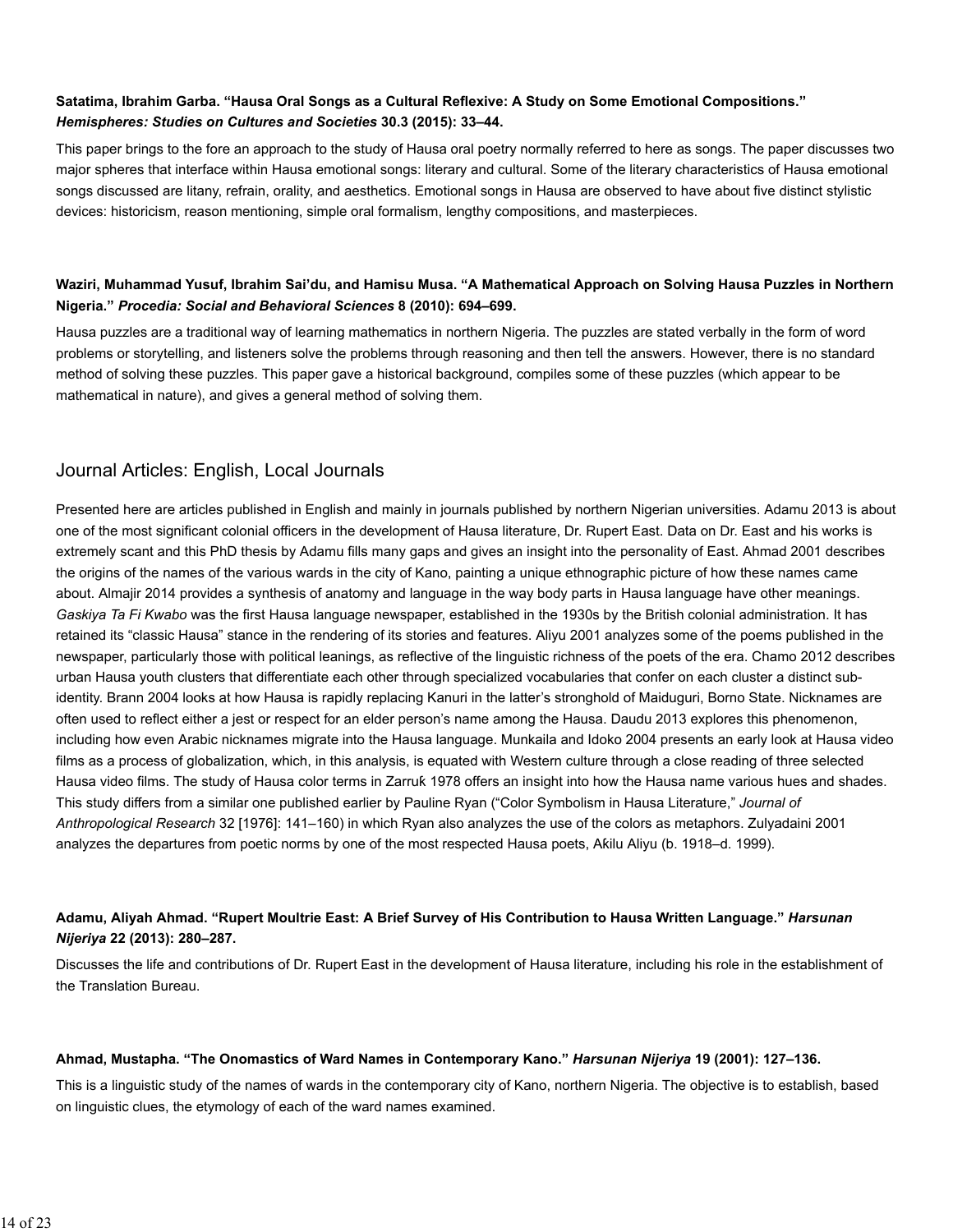# **Almajir, Tijjani Shehu. "Conceptualisations of Body Parts in the Realm of Hausa Metaphors."** *Bayero Journal of Linguistics* **1 (2014): 98–115.**

The paper analyzes conceptual metaphors in Hausa containing the Body, Eyes, Face, Heart, Soul, Stomach, Tongue, Back and Intestine that utilize images taken from other domains to denote various states and processes.

# **Aliyu, Sani Abba. "Early Modern Poetry in Northern Nigeria: Hausa Poems from** *Gaskiya Ta Fi Kwabo***."** *FAIS Journal of Humanities* **1 (2001): 239–250.**

The paper studies early modern poetry promoted by *Gaskiya Ta Fi Kwabo* between 1939 and 1953. The term "modern" is used to refer to poetic compositions not only written in the Roman scripts (*boko*), but that have also been printed and published, and are of a largely secular outlook. The result of the analysis reveals that NEPU poets such as Yusuf Isa Kantu, Malam Lawan Maiturare, Gambo Hawaja Jos, and Mudi Sipikin are not represented on the pages of *GTK*.

# **Brann, Conrad Max Benedict. "Spread of Hausa in Maiduguri."** *Maiduguri Journal of Linguistics and Literary Studies* **(***MAJOLIS***) 6 (2004): 30–45.**

The study analyzes the current use of Hausa in the Maiduguri metropolis, using a statistical comparison with other languages, notably Kanuri and English, as per frequency of usage. The result of the analysis confirms that Hausa is really spreading, almost entirely unaided, at the expanses of Kanuri, which appears to be yielding to the pressure of Hausa.

# **Chamo, Isa Yusuf. "Language Use as a Manifestation of Social Identity in Hausa."** *Kiabara Journal of Humanities, Supplement on Language* **3 (2012): 131–137.**

The purpose of this paper is to show how identity is manifested in language use. The area of interest is Hausa. The main focus is on youth language. The paper uses ethnography research methods to collect data, and social identity theory to analyze the data. The result shows how a special language code of Hausa was created by a distinct group for the purpose of day-to-day activities.

# **Daudu, Garba Kawu. "Descriptive Analysis of Hausa Nicknames."** *Katsina Journal of Linguistics and Literary Studies* **(***KAJOLIS***) 1 (2013): 43–58.**

The paper examines the linguistics aspects of affectionate nickname formations in Hausa. The analysis was based on morphologically and phonologically aspects. The sociolinguistic aspects of affectionate nicknames presented are affectionate assigned by children, affectionate nicknames assigned for teasing, and Arabic personal names with Hausa affectionate equivalents.

## **Munkaila, Mohammed M., and Emman Frank Idoko. "Hausa Video Films and the Globalisation Process."** *Maiduguri Journal of Linguistics and Literary Studies* **(***MAJOLIS***) 4 (2004): 54–65**

The paper analyzes three selected Hausa video films (*Tsumagiya*, *Aisha*, and *Jumurɗa*) within the backdrop of globalization processes. The result shows that Hausa films are influenced by Western culture.

#### **Zarruƙ, Rabi'u Muhammad. "The Study of Colour Terms in Hausa Language."** *Harsunan Nijeriya* **8 (1978): 51–78.**

Explores the various terms used for different colors in Hausa, which often connote a description of objects with a particular color as representing that color. Provides various categories, including animals, chemicals, and even human values.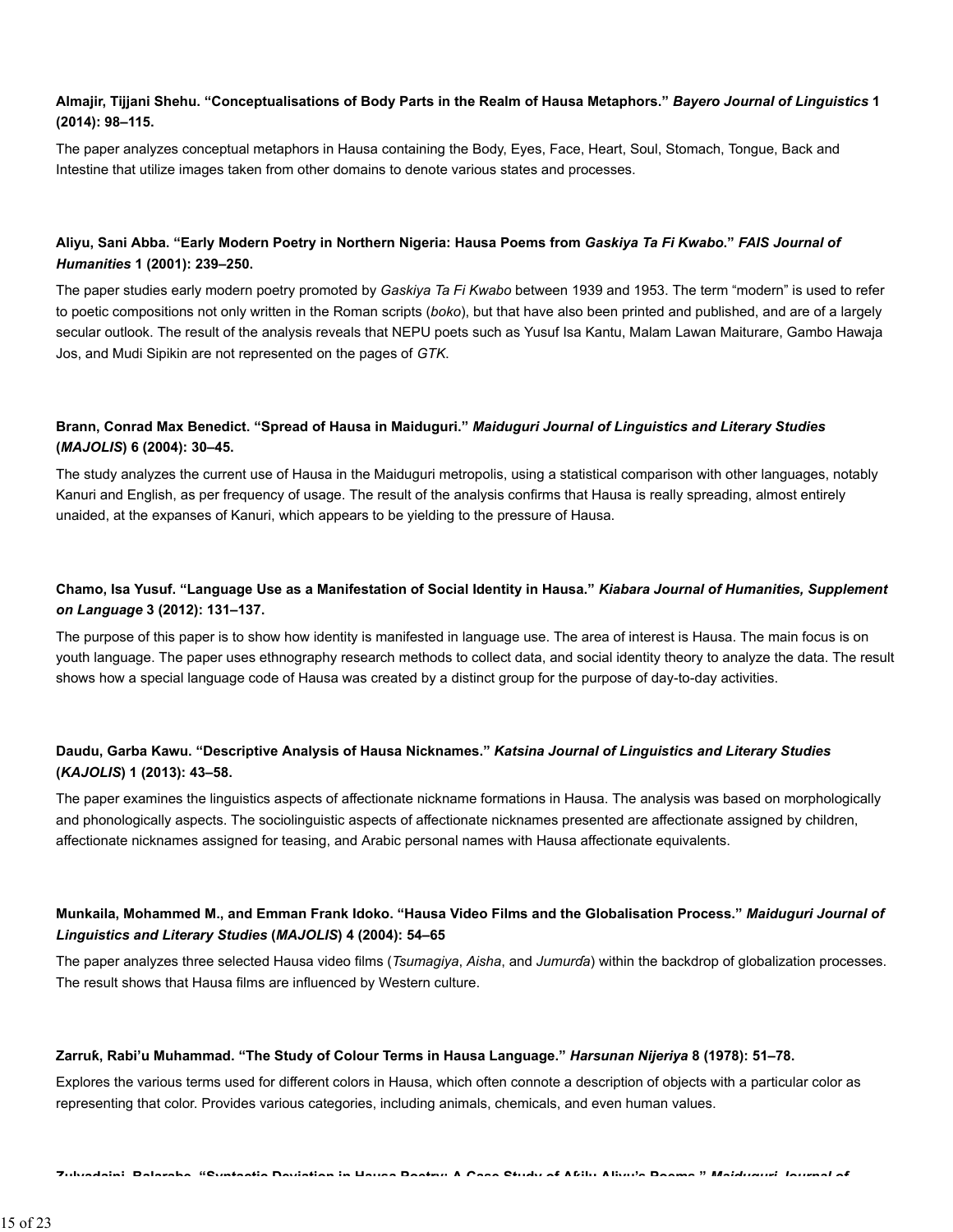#### *Linguistics and Literary Studies* **3 (2001): 114–122.**

The paper studies syntactic deviation in Aƙilu Aliyu's poems. It claims that the Hausa sentence structure is generally subject, verb, object/complement, but this structure is violated by Aƙilu Aliyu in some of his poetic writings.

# Journal Articles: Hausa, Local Journals

These are articles in the Hausa language from journals based in Nigerian universities. Abbas 2014 analyzes the Letters page of a local Nigerian newspapers, *Aminiya*, published in Hausa, and shows how the letters reflect a dynamic transformation of language use. Abdulmumini 2010 describes how the popular traditional singers—as opposed to modern, electronic-based singers—Shata and Ɗanmaraya are used in advertisement of various goods and services on the radio. Adam 2015 looks at how the acceptance of Islam influences the names given to children by Hausa, while Amfani 2010 provides a description of the processes that led to the development of the Hausa monolingual dictionary. The didactic nature of Hausa fiction is brought to the fore in the analysis of Bunza 2014, which specifically looks at the sermonizing nature of selected Hausa novels. Chamo 2010 compares and contrasts Hausa written poetry across the 20th and 21st centuries in style and subject matter. Malam Lawan Ƙalarawi was a fiery Muslim preacher in Kano at odds with other noted preachers, particularly of the Sufi brotherhoods, over what he considered their unwarranted innovations in Islamic worship. Dikko 2014 provides a linguistic analysis of Ƙalarawi's acerbic preaching style. Ɗiso 2015 looks at youth language in a further education college and how it changes as a result of new media interfaces. Inuwa 2015 looks at Hausa romantic fiction (contemptuously labeled "Kano Market Literature") and the *Enghausa* (codeswitching between English and Hausa) device used by the writers to talk more directly to the public. 'Yar'aduwa 2001 provides another look at Ganɗoki, the warrior whose exploits were recorded as fiction and published in 1935 among the first clutch of first Hausa novels published.

# **Abbas, Nazir Ibrahim. "Karin Harshe na Rukuni: Nazarin Hausar Shafin Makaranta na Jaridar Aminiya."** *Harsunan Nijeriya* **24 (2014): 201–224.**

*Aminiya* is one of the few regular Hausa-language newspapers in northern Nigeria. Due to its modern outlook of including pages on women and entertainment, it attracts a wide readership. This article analyzes the Letters page in terms of the registers used by the authors of the letters and discovers a more contemporary use of Hausa language that departs from the "classical" written Hausa.

## **Abdulmumini, Shu'aibu Alhassan. "Gudunmawar Wasu Mawaƙan Baka ga Talla da Hausa a Rediyo: Tsokaci kan Shata da Ɗanmaraya Jos."** *Harshe: A Journal of African Languages* **4 (2010): 69–103.**

This article examines the role of Hausa popular oral singers in the use of radio advertising in Hausa, with special reference to the contributions made by the famous griot singers Alhaji Mamman Shata and Ɗanmaraya Jos as advertising agents. Some excerpts are cited from their various advertising songs and analyzed.

#### **Adam, Muhammad Tahar. "Tasirin Musulunci kan Sunayen Hausa."** *Harsunan Nijeriya* **25 (2015): 163–186.**

Although many Hausa personal names are not connected to Islam, common names popularly used by the Hausa have Islamic roots. This paper explores the influence of Islam on Hausa personal names.

#### **Amfani, Ahmad Halliru. "Ƙamusun Hausa Cikin Hausa."** *Harshe: A Journal of African Languages* **4 (2010): 1–14.**

The paper discusses the process of writing a Hausa-to-Hausa dictionary. It treats numerous issues, such as the meaning of the word *dictionary*, the historical background of written dictionaries, and the formation of the Hausa-Hausa dictionary. The paper also proposes that the composer of a Hausa-Hausa dictionary should be well versed in lexicography and semantics and be acquainted with componential analysis and lexical decomposition.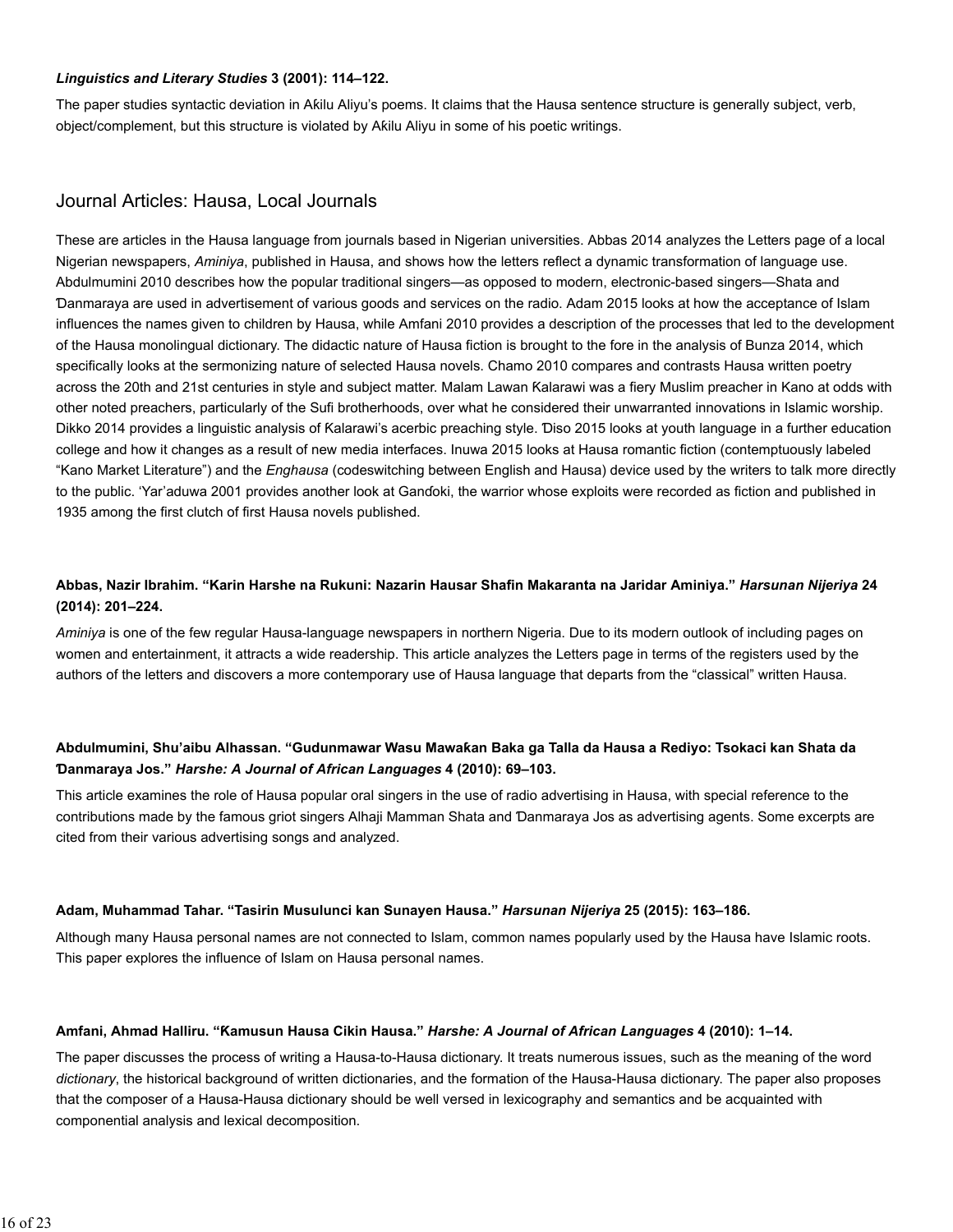#### **Bunza, Umar Aliyu. "Waiwaye Adon Tafiya: Faɗakarwa a cikin Ƙagaggun Labaran Hausa."** *Harsunan Nijeriya* **24 (2014): 47–65.**

Hausa literature being didactic, there has always been the expectation that such literature should serve a moralist function. This article examines the issues of enlightenment in Hausa novels and cites examples from many Hausa novels, both classical and contemporary.

## **Chamo, Isa Yusuf. "Sabon Zubin Rubutattun Waƙoƙin Hausa na Ƙarni na 21."** *Harshe: A Journal of African Languages* **4 (2010): 104–112.**

The paper examines the trends in Hausa written poetry of the 21st century. The rationale behind the trend is explained and differences between 21st-century Hausa written poetry and earlier Hausa written poetry are examined.

#### **Dikko, Abdullahi Lawan. "Salon sarrafa Harshe a Wa'azin Malam Lawal Ƙalarawi, Kano."** *Harsunan Nijeriya* **24 (2014): 84–97.**

The paper studies the use metaphorical expressions in Malam Lawan Ƙalarawi's preaching, with cited examples. Ƙalarawi's strong anti-Sufi stance as well the radically unconventional narrative in his preaching, which was often bawdy, has enamored him to many Hausa audiences.

#### **Ɗiso, Tijjani Adamu. "Sarar Ɗaliban Kwalejin Shari'a ta Malam Aminu Kano."** *Harsunan Nijeriya* **25 (2015): 108–113.**

The paper studies the speech styles of students of Malam Aminu Kano School's Sharia and Legal Studies register. It lists and analyzes the register.

#### **Inuwa, Umma Aminu. "Gyara ko Ɓarna: Gambizanci a Cikin Littattafan Soyayya na Hausa."** *Harsunan Nijeriya* **25 (2015): 80–90.**

The paper studies the use of Hausa-English code-switching in Kano Market Literature fiction and highlights the problems posed by the phenomenon to Hausa readers, and to language in general.

#### **'Yar'aduwa, Tanimu Musa. "Sharhi a kan Hali da Jigon Littafin** *Ganɗoki***."** *FAIS Journal of Humanities* **1 (2001): 251–269.**

*Ganɗoki* is one of the "famous five" novels of 1935 that gave birth to Hausa literature. This is an analysis of the nature and theme of the novel.

# **Polemics on Contemporary Hausa Literature**

The arrival of a self-publishing series of narrative fiction in the Hausa language in 1980 represents the most significant development in Hausa literature. Driven by romantic plots and fashioned along the lines of the Mills and Boon series of novels, and with comparative historical antecedents to the Onitsha Market Literature (published in English), Hausa *soyayya* (romantic) novels, as they were known, provided the most eloquent expression of contemporary Hausa youth literature. From their arrival in 1980 with Hafsat Abdulwaheed's *So Aljannar Duniya* to 2016, there was a series of polemics about their relevance as a literary form. The entries below summarize some of the more important comments regarding this genre of contemporary Hausa literature. Assada 1994, by a writer and a strong critic of Hausa romantic fiction, claims that the plot structure of the novels were appropriated from Indian films. Ɗanjuma Katsina 1993, written by a journalist, is an open letter to fiction writers confirming their apostasy and accusing them of morally corrupting Hausa youth. The same author attacked Novian Whitsitt in Ɗanjuma Katsina 1998, accusing him of meddling in cultural affairs he had little understanding of. Gidan Dabino 1992 defends romantic fiction on the basis of its reflecting modernity. Ado Gidan Dabino was one of the most prominent *soyayya* fiction writers. Though not prolific, the few novels he has written have set him apart from the rest and made him a reference point in the genre. In Gidan Dabino 1994 he challenges critics of the *soyayya* genre, claiming that social ills existed before the arrival of the genre. Gusau 1993 provides a justification of why Hausa romantic fiction writers focus on romance as a safer theme than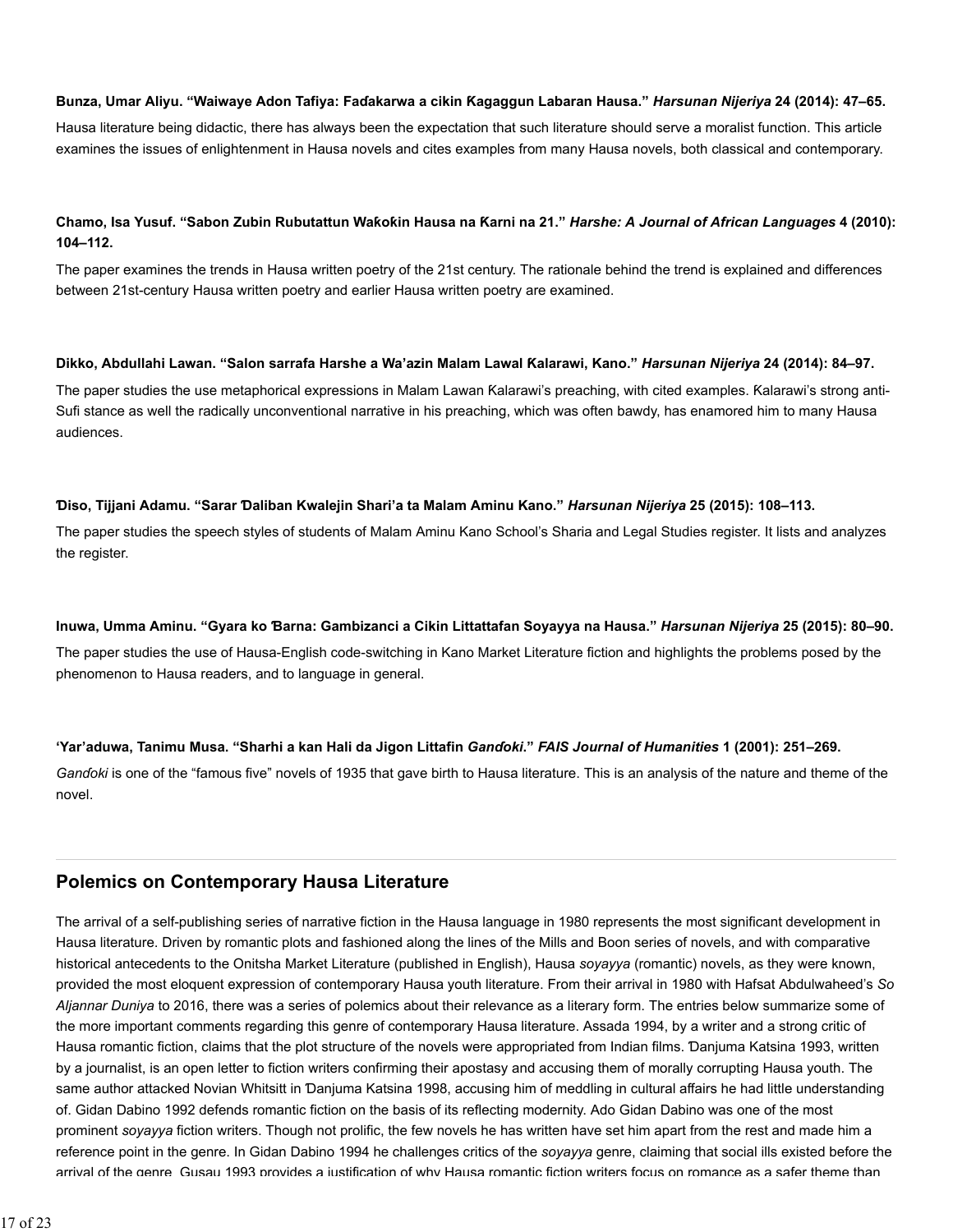others, such as politics. Ibrahim Malumfashi first coined the expression "Adabin Kasuwar Kano" (Kano Market Literature) in the article Malumfashi 1994, and the label has stuck, despite the writers of the genre detesting it, claiming it cheapens their art. Malumfashi argues that the genre will fade away and disappear to make way for real Hausa literature, as exemplified by the 1930s classics. In a rejoinder, Pindiga 1999 argues that the genre reflects real Hausa literature instead of what Pindiga perceives as the plagiarized literature of the 1930s (referring to the monumental *Magana Jari Ce* by Abubakar Imam, published in 1937 and used as a reference to Hausa literature, especially by academics such as Malumfashi, despite the book being a collage of intertextually appropriated stories from multiple European and Middle Eastern sources). Yusuf 1998 condemns *soyayya* novels as being copycats of a European genre, and suggests a need to have the books edited by academics and Muslim clerics to ensure a proper depiction of Muslim Hausa societies.

#### **Assada, Muhammad Kabir. "Ramin Ƙarya Ƙurarre Ne."** *Nasiha***, 16 September 1994: 4.**

Claims that some *soyayya* writers copy their themes mainly from Indian films. In particular, an Indian film called *Romance* was, according to Assada, plagiarized as *Alƙawarin Allah* by Aminu Adamu. He argues that the only skill the new generation of Hausa writers has is in plagiarizing Indian films or only writing love stories, and not much else. He urges that such writers should redirect their skills in writing in other genres.

#### **Ɗanjuma Katsina, Muhammad Mu'azu. "Zuwa Ga Marubutan** *Soyayya***."** *Gwagwarmaya* **11 (1993): 19–20.**

One of the two notable arch-critics of the *soyayya* genre (the other is Ibrahim Malumfashi). Whereas Malumfashi bases his criticism on the belief that the new Hausa writers will never replace "real" (meaning "classic") Hausa literature, Ɗanjuma Katsina bases his revulsion of the genre on moral arguments that the genre is un-Islamic and corrupts the minds of youth. He considers such writings as *kafirci* (apostasy).

# **Ɗanjuma Katsina, Muhammad Mu'azu. "Hausa Literature: Why Novian Whitsitt Couldn't Get It Right."** *New Nigerian Weekly Literary Supplement—The Write Stuff***, 28 February 1998: 15.**

A critique of Novian Whitsitt's dissertation (University of Wisconsin–Madison, 2000) on feminist literature in Hausaland. Ɗanjuma Katsina points out that Whitsitt's analysis ignores the role of Islam in Hausaland, and as such ignores Islamic viewpoints on feminism—a perspective that Ɗanjuma Katsina argues must be taken into consideration when analyzing works written by a Muslim Hausa woman.

#### **Gidan Dabino, Ado Ahmad. "Zamani, Zo Mu Tafi!"** *Nasiha***, 24 July 1992: 4.**

A rejoinder to Ibrahim Malumfashi's article "Aƙalar Rubutun Adabin Hausa Na Buƙatar Sauyi" (*Nasiha*, 15 November 1992). Gidan Dabino argues that Malumfashi should not have been disdainful of the current crop of writers on the basis of their lack of deeper Western education or literary training. He states that creativity resides in everyone, regardless of training or qualification.

#### **Gidan Dabino, Ado Ahmad. "Wanda Ya Raina Tsayuwar Wata Ya Hau Ya Gyra."** *Nasiha***, 16 September1994.**

This is a reply to Malumfashi 1994 on the attributes and values of the *soyayya* genre. Ado asks Malumfashi to answer twenty-nine questions that deal with social vices, and argues that these vices existed in Hausa society long before *soyayya* writers appeared on the scene. He argues that the writers are merely reflecting the realities of the society. The article is continued in the following two issues of *Nasiha*.

#### **Gusau, Bashir Sanda. "Abinda Ke Sa Muke Rubuta Labaran** *Soyayya***."** *Mujallar Rana***, 8 February 1993: 19.**

The author reveals that his first book, *Aibin Biro* (1988), was a political satire that led to his arrest by State Security Service agents (in then Sokoto State). He decided after than unpleasant experience to concentrate on a theme that is safe, mundane, and in vogue: *soyayya*.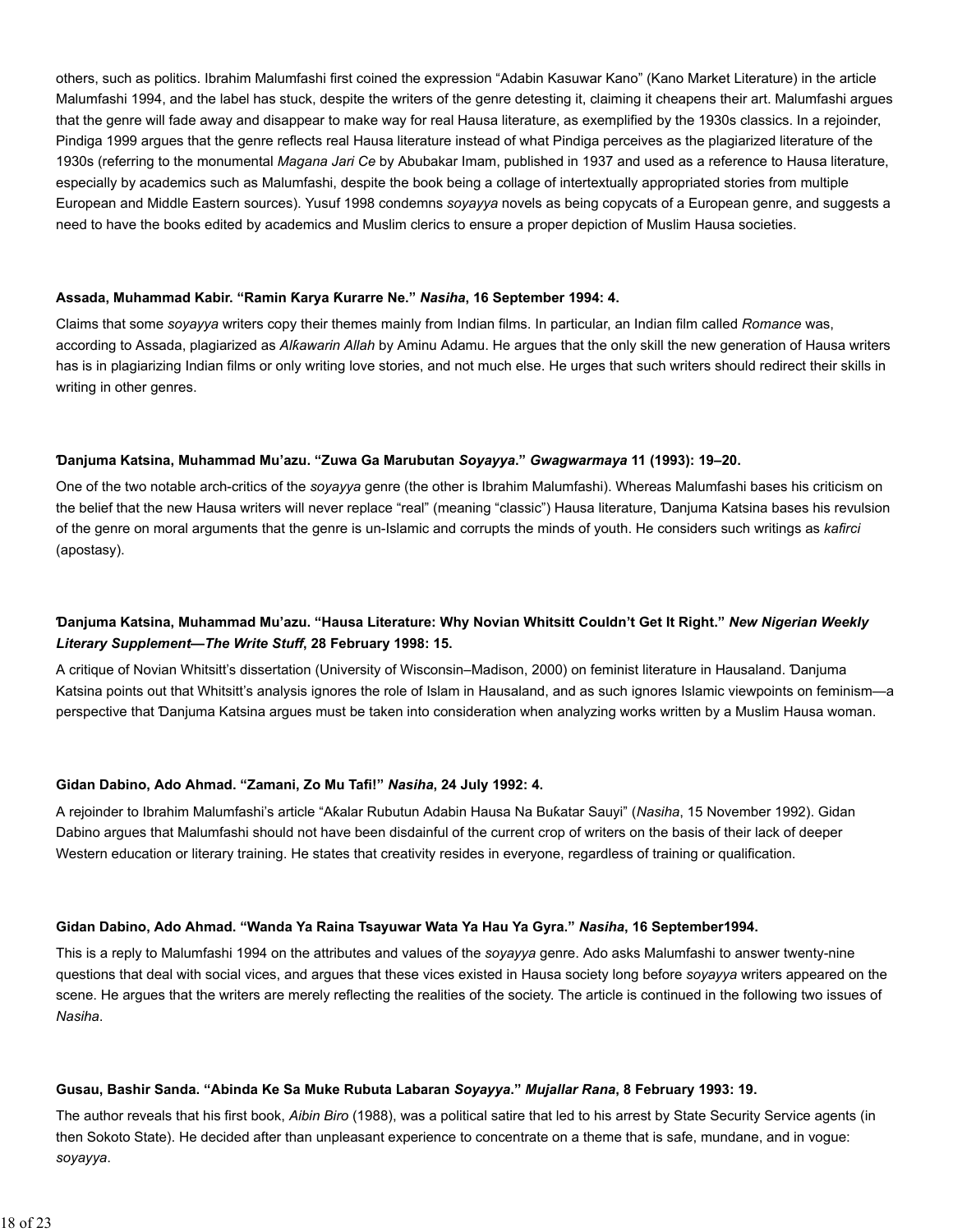#### **Mohammed, Hadiza. "'Kafircewar' Marubutan** *Soyayya***."** *Rana***, 31 May 1993: 25.**

The first of two parts (continued in *Rana*, 14 June 1993: 17), serving as a rejoinder to Ɗanjuma Katsina, who argued that *soyayya* writers had gone against Islamic teachings (*kafirai*) in promoting undesirable, salacious behaviors among youth (their target audience). Mohammed argues that an inappropriate methodology was used to generalize the genre.

#### **Malumfashi, Ibrahim. "Adabin Kasuwar Kano."** *Nasiha***, 3 July 1994.**

The first vernacular article (continued in the 29 July 1994 issue) in which Ibrahim Malumfashi created the term *Adabin Kasuwar Kano* (Kano Market Literature). He argues that the new Hausa writings are merely a passing fad and market driven, and would likely fade away, just as the Onitsha Market Literature did.

# **Pindiga, Habeeb Idris. "***Soyayya* **Novels are the Real Hausa Literature."** *New Nigerian Weekly Literary Supplement—The Write Stuff***, 23 October 1999: 14.**

A fiery rejoinder to fears that *soyayya* books could find their way into classrooms. Argues that "classic" Hausa fiction of the 1930s is antiquated and does not reflect the current realities of Hausa societies in the way that contemporary Hausa romantic fiction does.

#### **Yusuf, Aisha Umar. "The Great** *Soyayya* **Debate."** *Weekly Trust***, 19 June 1998: 11.**

Accuses the *soyayya* books of being "virtual replicas of contemporary European literature," and castigates the writers for portraying settings and contexts not characteristic of Hausa society. Advocates for a censorship board that should consist of Hausa linguists from universities, learned Muslim clergy, and other responsible leaders of thought. Continued in the 26 June 1998 issue.

# **Reference Works**

Bello 2014 provides a new perspective on Hausa grammar in this continuously evolving field, which has received so much attention from previous researchers, most notably in Newman 2000, which is the most comprehensive study of Hausa grammar in publication. Its encyclopedia structure means that entries are alphabetized and therefore easier to refer to. Hunwick 1995 provides the beginning of the most comprehensive series of bibliographies on the Arabic Islamic literature of Africa. A significant part of Volume 2 is by Hausa scholars and clerics and reflects a level of scholarship that is hidden from the rest of the English-speaking world.

#### **Bello, Ahmadu.** *Sabon Nahawun Hausa***. Zaria, Nigeria: Ahmadu Bello University Press, 2014.**

This book has fourteen chapters on aspects of Hausa grammar, including the meaning of grammar, nouns, pronouns, adjectives, adverbs, tenses, gender, singular and plural, possessives, onomatopoeia, noun phrases, and verbal phrases.

# **Hunwick, John Owen.** *Arabic Literature of Africa***. Vol. 2,** *Writings of Central Sudanic Africa***. Leiden, The Netherlands: E. J. Brill, 1995.**

The second volume of *Arabic Literature of Africa* (out of six volumes) deals with the literature of Central Sudanic Africa—the area lying between the present Republic of the Sudan and Mali. The bulk of the work concerns Nigeria, which has produced a voluminous and varied Arabic-Islamic literature. The smaller and less studied Arabic literature traditions of Chad, Cameroon, and Niger are also examined.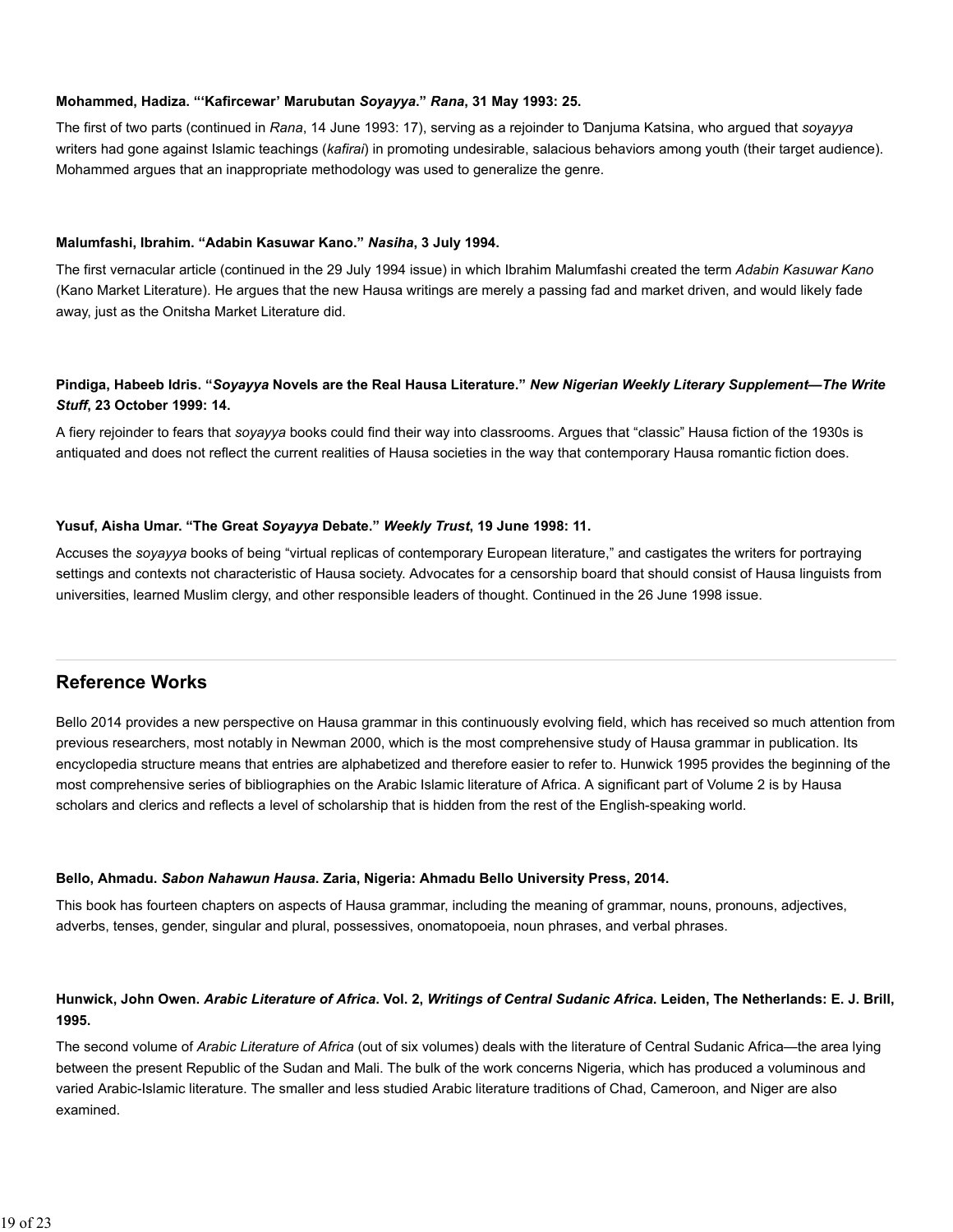#### **Newman, Paul.** *The Hausa Language: An Encyclopedic Reference Grammar***. New Haven, CT: Yale University Press, 2000.**

This is a comprehensive grammar of Hausa. It covers such expected topics as tonology, noun plurals, and verbal tense/aspect, as well as often neglected topics such as verbal idioms, proper names, and language games. Historical linguistic notes are incorporated that explain and explicate current Hausa phenomena.

# **Theses**

University libraries across northern Nigeria have fostered many undergraduate dissertations and postgraduate theses in language and literature that have remained undocumented and uncatalogued for years. These primary works often provide a more empirical exploration of specific ideas or concepts, and they can serve as a starting point for deeper investigation. Furthermore, they provide insight into current concerns in the field. The decision on which entries to translate from Hausa to English for this volume was based on the potential for wider appeal of the theses. Additional information was inserted, especially biographies, to clarify and contextualize some of the issues related to the works not provide in the original work. The entries here are restricted to MA theses and PhD dissertations only.

# Local Theses

Aminu 2002 analyzes Hausa proverbs as forming the core philosophical values of the Hausa. The Hausa philosophy of ethics in the poetic tradition is explored further in Ɗankwari 2000. What makes Ɗankwari's analysis significant is the focus on pre-Islamic songs, which makes it easier to discern a Hausa worldview that can be separated from Islam. Hamma 1995 looks at Hausa theater and its moral dimensions, focusing on two plays that sermonize about honesty, transparency, and the consequences of living outside the moral sphere. Inuwa 2009 looks at the intrusion of foreign cultures into Hausa video films—affirming the concern of the Hausa critical establishment for a new form of "cultural imperialism" parading as contemporary popular culture. Sulaiman 2005 studies the creative works of one of the most respected Hausa TV dramatists, Kasimu Yero (b. 1947–d. 2017), through an analysis of *Karambana*, a comedy series that look at the wry antics of a local busybody who insists on getting involved in other people's affairs. Jibrin 2005 revisits the issue of *daidaitacciyar* Hausa (proper spoken Hausa) and compares it with the Hausa spoken in one of the "Middle-Belt" states of Nigeria, Nasarawa, a multicultural and multilingual state. *Gandun Dabbobi* translates directly as *Animal Farm*, and Shuaibu 1995 compares Orwell's original novel with the Hausa translation (by Bala A. Funtuwa) to determine how the translated version adapts itself to Hausa society. With no standard and agreed-upon framework for Hausa news readers to translate English and Arabic news over the air, various radio stations have created their own formats of translation, a subject of Muhammad 1996. Sun 2004 is by a Chinese national who lived in Zaria for years and eventually enrolled in an MA program at Ahmadu Bello University. Her thesis analyzes Hausa plays as part of normal literature, in the face of an overwhelming focus on Hausa literature as prose fiction. Yusuf 2005 looks at the influence of Hausa on the Ilorin Yoruba, particularly the Ilorin Emirate, which has a large population of nonindigenous Hausa settlers.

# **Aminu, Muhammad Lawal. "The Hausa Metaphysical Worldview: A Paremiological Exposition." PhD diss., Ahmadu Bello University, 2002.**

This is a paremiological analysis to determine what the Hausa regard as metaphysics and the nature of reality (the dissertation actually uses "pharmacological" instead of "paremiological" in both the title and its contents). It is an Afro-centric argument about the place of philosophy as a reflection of reality within the Hausa cosmos, through Hausa proverbs as templates.

#### **Ɗankwari, Musa Lawal. "Ethics in Hausa Poetic Tradition: A Historical Survey." MA diss., Ahmadu Bello University, 2000.**

Based on historical sources, this thesis determines the ethical messages in Hausa pre-Islamic oral songs. The coming of Islam in Hausaland did not change the ethical contents of the pre-Islamic oral performances—a process that seemed to have made it easier to maintain ethical codes in subsequent oral poetry among the Hausa.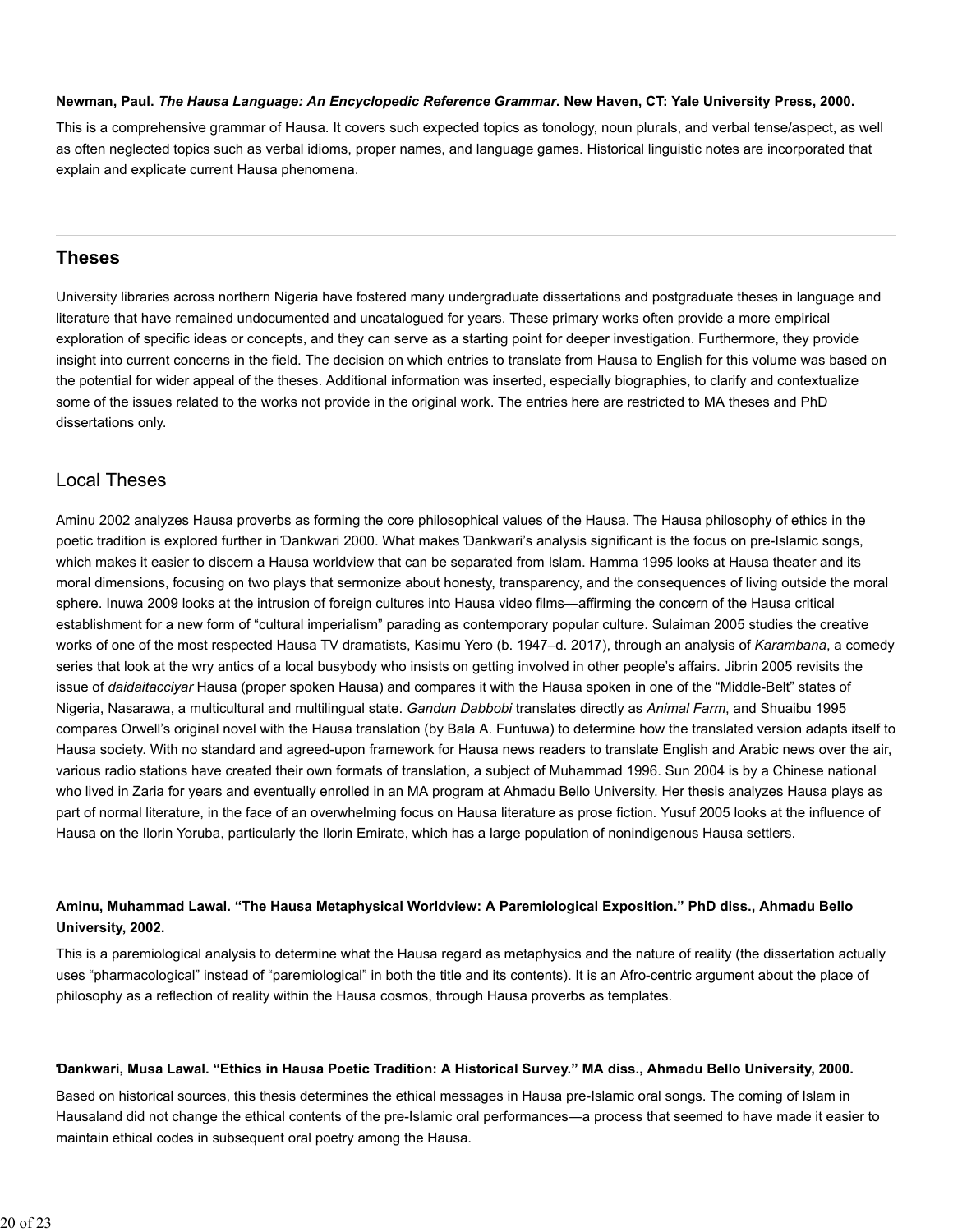# **Hamma, Aminu. "Elements of Tragedy in Hausa Drama: A Case Study of** *Jatau na Ƙyallau* **and** *Kulɓa Na Ɓarna***." MA diss., Ahmadu Bello University, 1995.**

*Jatau* is basically a radio script and focuses attention on moralizing about the ills of marrying a prostitute. *Kulɓa* is a cautionary tale about the deceptiveness of the rich, especially in courtship. This study discusses the elements or features of tragedy as reflected in Hausa written drama, with special focus on these two plays.

#### **Inuwa, Umma Aminu. "Kutsen Baƙin Al'adu cikin Finafinan Hausa." PhD diss., Bayero University, 2009.**

Sustains the public culture debate about foreign influences, especially from Hollywood and Bollywood, into Hausa film production. Taking the Hausa film as a dependent variable, and using Islam as the base culture of the Hausa, the dissertation argues that many of the onscreen behaviors displayed in contemporary Hausa films from 2000 to 2008 were influenced significantly by production values that do not conform to Hausa society and culture.

#### **Jibrin, Samaila. "***Kwatanta Hausar Mutanen Eggon da Daidaitacciyar Hausa***. MA diss., Ahmadu Bello University, 2005.**

This thesis is a contrastive analysis between standard Hausa and Hausa spoken by the Eggon, in the multilingual Nasarawa State. The sites for the study were marketplaces, homes, and places of worship.

# **Muhammad, Usman Ahmadu. "The Use of Hausa in the Electronic Media: An Evaluation of Terms and Concepts." PhD diss., University of Maiduguri, 1996.**

Focuses attention on how broadcast media could use the Hausa language in effective dissemination of not just news, but also in other stories in the Hausa language, particularly those translated from English.

# **Shuaibu, Muhammad. "A Comparative Stylistic Analysis of** *Animal Farm* **and** *Gandun Dabbobi***." MA diss., University of Maiduguri, 1995.**

George Orwell'a allegorical and dystopian fiction *Animal Farm* (1945) was translated as *Gandun Dabbobi* by Bala A. Funtua. A comparison is made here between the original and translated versions, and the author concludes that the translation was contextually done to reflect as much of the Hausa cultural landscape as possible.

#### **Sulaiman, Aliyu Isa. "Raha A Wasannin Ƙasimu Yero: Tarken Wasannin** *Karambana***." MA diss., Ahmadu Bello University, 2005.**

Ƙasimu Yero (b. 1947–d. 2017) was a legendary Hausa actor from Zaria, Kaduna State, who injected a lot of comedic panache into his TV drama. This thesis is a study of his most popular comedy, *Karambana* (A busybody), through an analysis of its plot structure and dramatic language. The study establishes that *Karambana* makes a definitive contribution to the Hausa dramatic genre.

# **Sun Xiaomeng. "Rubutaccen Wasan Kwaikwayo a Rukunin Adabin. Hausa: Haɓakarsa da Muhimmancinsa." MA diss., Ahmadu Bello University, 2004.**

This thesis explores the history of written plays in Hausa, and points out the didactic nature of the plays as instruments of social advocacy and social enlightenment.

# **Yusuf, Abubakar Musa. "Tasirin Harshen Hausa akan Harshen Yarbanci a Masarautar Ilorin." MA diss., Ahmadu Bello University, 2005.**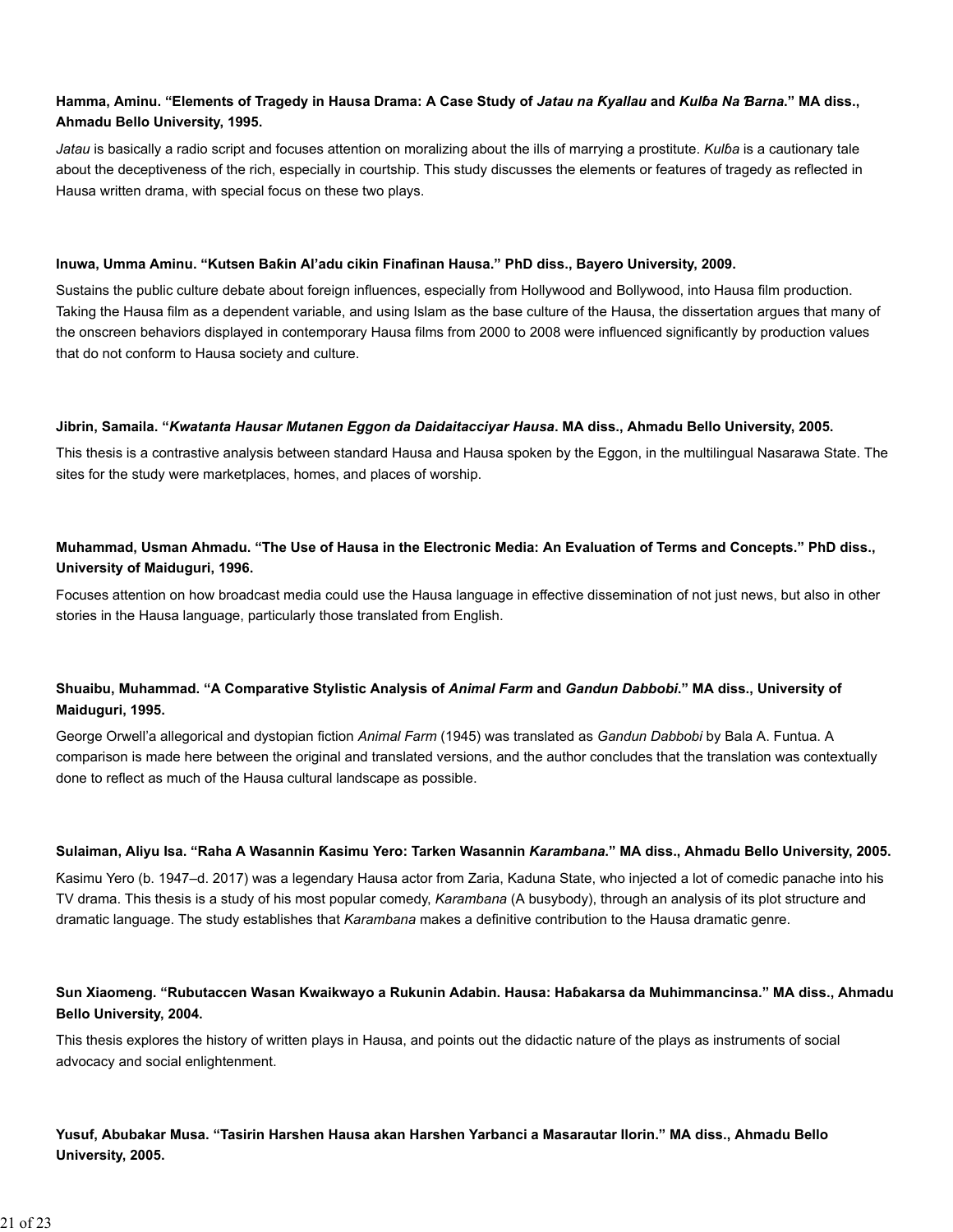This thesis analyzes the type of Hausa spoken in the emir of Ilorin's palace and compares it with "standard" Hausa to determine the influence of Yoruba on the pronunciation of the base Hausa words.

# International Theses

Van der Veken 2007 analyzes occupational vocabulary development among the Hausa and Zarma in the Niger Republic, with particular emphasis on the aluminium industry using the onomasiological principal of lexical change. The study of some particular cases shows how social aspects influence the constitution of the lexicon. Furniss 1977 analyzes the poems of the Hikima circle of poets in Kano and discusses the didactic structure of the poems, which is evident in the consistent application of value-concepts to the whole range of themes, a process in which themes are formally linked to value-concepts by structural features of the poems themselves. Gaudio 1996 discusses the language patterns and characteristics of Hausa transgender males (*'yan daudu*), which include use of feminine pronouns, names, and other terms of self-reference and certain verbal genres such as proverbs, at which Hausa women excel more than the men. The work was published in English in 2011 as *Allah Made Us: Sexual Outlaws in an Islamic African City* (John Wiley & Sons). Mack 1981 explores the didactic nature of Hausa women's written and oral songs in a study that was eventually published in English as *Muslim Women Sing: Hausa Popular Song* (Indiana University Press, 2004). Mack also explores the subtle message of Hausa women's spirit of independence within the folds of a closeted society. Hassan 1988 provides another insight into Hausa literacy in the traditional scholarship structure among Hausa Muslim clerics in Nigeria. Moutari 2016 contributes to further studies of the corpus of Nana Asma'u, the daughter of Usman dan Fodiyo, the leader of the 1804 Fulani jihad, by looking at fifteen of her poetic works for the infusion of Arabic loanwords into her Hausa and Fulfulde verses. Mooijman 1998 analyzes the role of women from Niger in the narration of Hausa oral literature. Working from a sample base of four hundred folktales from Maraɗi region, Mooijman analyzes them in relation to the insight to be gained about the cultural values and ideas of women in Hausa societies. Musa 2017 analyzes four novels written by Hausa women from Nigeria and detects the anger and rebellion to society hiding in plain sight between the pages. Musa argues that anger is one of the central factors that propel Hausa women writers. Whitsitt 2000 analyzes the literature of two Hausa female writers for subversive messaging and rebellion about marriage and relationships in a traditional Nigerian Muslim Hausa society.

# **Furniss, Graham Lytton. "Some Aspects of Modern Hausa Poetry: Themes, Style and Values, with Special Reference to the 'Hikima' Poetry Circle in Kano." PhD diss., School of Oriental and African Studies, University of London, 1977.**

Through the analyses of the poetic corpus of a group of poets in Kano, the "Hikima" circle, this dissertation makes a series of generalizations, outlining correlations between thematic sections and value patterning, the frequency of the use of linking devices, and the extent to which these vary in different categories.

# **Gaudio, Rudolf Pell. "Men Who Talk Like Women: Language, Gender, and Sexuality in Hausa Muslim Society." PhD diss., Stanford University, 1996.**

This dissertation analyzes the language practices of *'yan daudu*, Hausa men who talk, dress, and act like women in northern Nigeria. The dissertation lends empirical weight to the contemporary philosophical discussions about the role of discourse in social theory. It includes an examination of the group's self-conscious language practices as well as their oral discourse, such as their use of oaths and swears and their varying manipulations of grammatical agency.

# **Hassan, Salah El Mohammed. "Lore of the Traditional Malam: Material Culture of Literacy and Ethnography of Writing among the Hausa of Northern Nigeria." PhD diss., University of Pennsylvania, 1988.**

This dissertation is an ethnographic study of the tools, artifacts, and other expressions of the material culture of literacy as it is found in clerics' diverse activities within the context of Hausa society in northern Nigeria. The study fills a gap in the African data by addressing issues of how informational, magical, and aesthetic potentials of the written word have been adapted in certain local contexts.